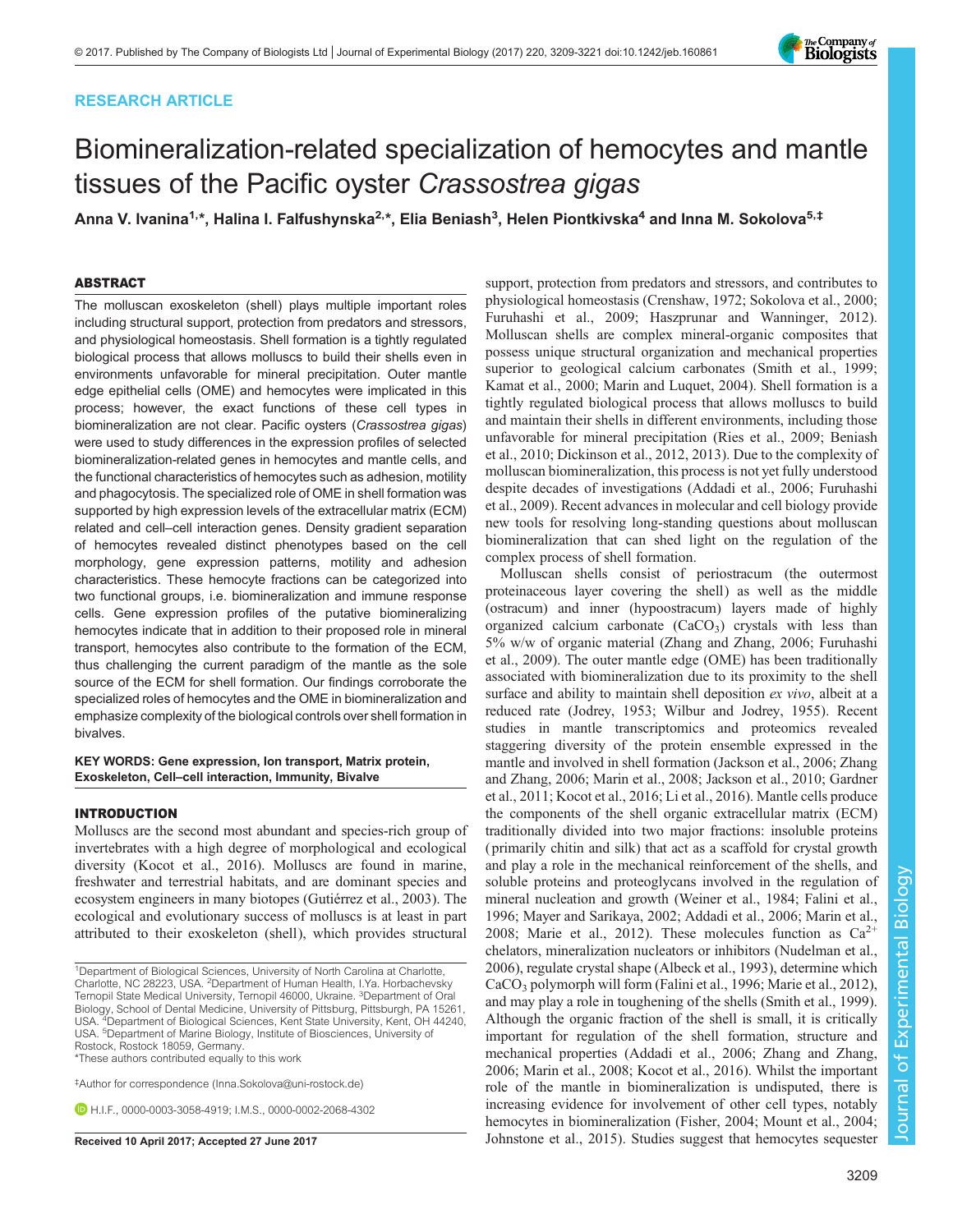| <b>List of abbreviations</b> |                                             |  |  |  |
|------------------------------|---------------------------------------------|--|--|--|
| <b>ASW</b>                   | artificial seawater                         |  |  |  |
| CA                           | carbonic anhydrase                          |  |  |  |
| <b>ECM</b>                   | extracellular matrix                        |  |  |  |
| <b>OME</b>                   | outer mantle edge                           |  |  |  |
| SI <sub>P</sub>              | silk-like protein                           |  |  |  |
| <b>VEGF</b>                  | vascular endothelial growth factor          |  |  |  |
| VFGF-R                       | vascular endothelial growth factor receptor |  |  |  |

 $Ca^{2+}$  and  $CO_3^{2-}$  and transport them intracellularly in a form of calcium carbonate mineral to the shell mineralization sites ([Mount](#page-11-0) [et al., 2004](#page-11-0); [Johnstone et al., 2008](#page-11-0), [2015\)](#page-11-0). This is a paradigmshifting observation in molluscan biomineralization, albeit the important role of cellular mineral transport has been shown in echinoderms and vertebrates ([Beniash et al., 1999;](#page-10-0) [Mahamid et al.,](#page-11-0) [2011](#page-11-0); [Boonrungsiman et al., 2012](#page-10-0); [Vidavsky et al., 2014;](#page-11-0) [Akiva](#page-10-0) [et al., 2015;](#page-10-0) [Vidavsky et al., 2015](#page-11-0)). To date, the interactions between different types of biomineralizing cells of molluscs, including mantle cells and hemocytes, and their potential specialization with regard to key biomineralization processes (such as acid–base and ion regulation, mineral transport, and production of regulatory and matrix proteins) are not well understood and require further investigation.

We used Pacific oysters, *Crassostrea gigas*, as a model to study specialization of molecular pathways involved in biomineralization between different molluscan cell types (hemocytes and mantle cells). Oysters are an excellent model to study biomineralization mechanisms due to extensive information on their shell mineral composition, structure and mechanical properties [\(Choi and Kim,](#page-10-0) [2000](#page-10-0); [Checa et al., 2007;](#page-10-0) [Lee et al., 2008;](#page-11-0) [Beniash et al., 2010](#page-10-0); [Dickinson et al., 2012](#page-10-0); [Dauphin et al., 2013\)](#page-10-0) and availability of the annotated genome [\(Zhang et al., 2012](#page-12-0)) permitting targeted analysis of biomineralization-related genes. In this study, we hypothesized that hemocytes and mantle cells play distinct roles in shell biomineralization, with hemocytes primarily responsible for the mineral sequestration and delivery, and the mantle cells involved in the ECM deposition and regulation of the physicochemical conditions at the mineralization site. We also hypothesized that ECM production predominantly occurs in the OME, while the central part of the mantle contributes to the acid–base and ion regulation of the pallium, including the mineralization site. To test these hypotheses, we investigated  $Ca^{2+}$  content, cellular adhesion and motility of different subpopulations of oyster hemocytes, and studied mRNA expression of biomineralization-related genes in hemocytes and mantle cells from the central and outer edge mantle of C. gigas. We focused on the key genes involved in production and maturation of the matrix proteins [including silk-like protein (SLP), nacrein, chitin synthases and casein kinases], cell–cell and cell–matrix interactions (fibronectin and fibronectin-ankyrin), and acid–base and ion regulation (including different isoforms of carbonic anhydrase, V-type H<sup>+</sup>-ATPase, Na<sup>+</sup>/H<sup>+</sup>-antiporters and  $Ca<sup>2+</sup>-ATPases$ ). We also investigated mRNA expression of the vascular endothelial growth factor (VEGF) and its receptor (VEGF-R) that are involved in regulation of crystal formation and growth in marine organisms such as echinoderms [\(Duloquin et al., 2007](#page-10-0); [Knapp et al., 2012\)](#page-11-0). Gills were used as a reference nonbiomineralizing tissue. Our data provide insights into the specialization of hemocytes and mantle cells on different biomineralization-related functions and shed light on the role of hemocyte diversity in molluscan biomineralization.

# MATERIALS AND METHODS

# Animals

Oysters Crassostrea gigas (Thunberg 1793) from Fanny Bay (British Columbia, Canada) were purchased from a local supplier (Inland Seafood, Charlotte, NC, USA). Oysters were kept in tanks filled with artificial seawater (ASW) (Instant Ocean, Kent Marine, Acworth) at  $10\pm1\degree C$  and salinity  $30\pm1$  practical salinity units (PSU) and fed ad libitum with a commercial algal blend containing Nannochloropsis oculata, Phaeodactylum tricornutum and Chlorella spp. (DT's Live Marine Phytoplankton, Sycamore, IL, USA). Algal blend (2–3 ml per 20–25 animals) was added to experimental tanks every other day.

# Hemolymph collection and hemocyte fractionation

Hemolymph was withdrawn from the adductor muscle of oysters using a syringe containing 1 ml cold Alsever's solution  $[20.8 \text{ g } 1^{-1}$  glucose,  $8 \text{ g } 1^{-1}$  sodium citrate, 3.36 g l<sup>-1</sup> ethylenediaminetetraacetic acid (EDTA), 22.3 g l−<sup>1</sup> NaCI]. To obtain sufficient number of hemocytes, hemolymph from 7–15 animals was pooled. Separate samples of pooled hemolymph obtained from different oysters were considered biological replicates. Hemolymph was centrifuged at 1000 g and  $+4^{\circ}$ C for 10 min. Pellets were resuspended in 4 ml Alsever's solution and layered on a discontinuous gradient of Percoll (9.2, 24.8, 41.0 and 57.8% v/v). Cells were centrifuged at 600  $g$  and +4°C for 40 min. Hemocytes concentrated at different interfaces of the discontinuous gradient were collected separately, diluted 10- to 12-fold with Alsever's solution and centrifuged at  $1000 \times$  for 10 min to remove Percoll. Four subpopulations of hemocytes were separated using this method and labelled H1, H2, H3 and H4 (from the lowest to the highest floating density). The hemocyte pellets were resuspended in Alsever's solution and either used immediately for functional studies, or frozen at −80°C for subsequent gene expression analyses.

# Cell morphology

Suspensions (100 μl) of different hemocyte fractions were placed on microscope slides, air dried and stained to accessthe morphology. For hematoxylin-eosin staining, hemocytes were fixed for 15 min in 10% formaldehyde, followed by stepwise rehydration in 100, 90 and 70% ethanol. Slides were stained in hematoxylin for 5 min, rinsed with water and differentiated in 1% acid alcohol for 5 min. Slides were again rinsed in water and stained with 1% eosin for 10 min followed by a stepwise dehydration (70, 90 and 100% ethanol). For Wright– Giemsa stain, air-dried hemocytes were immersed in Wright–Giemsa dye for 30 s, rinsed with water and air dried. Separate aliquots of hemocytes suspension were stained with Neutral Red to differentiate between acid (stained red) and basic (stained yellow) vesicles [\(Lowe](#page-11-0) [and Pipe, 1994](#page-11-0)). Stock was prepared by dissolving 20 mg of Neutral Red in 1 ml dimethyl sulfoxide (DMSO), gravity-filtered and diluted 1:5 with phosphate-buffered saline [\(Lowe and Pipe, 1994\)](#page-11-0). Slides with air-dried cells were stained with diluted Neutral Red solution for 5 min. All slides were rinsed with water and air dried prior to mounting in glycerol. Cells were observed under a Zeiss Axio Observer A1 inverted microscope equipped with an AxioCam HRc digital camera (Carl Zeiss, Oberkochen, Germany) using differential interference contrast illumination and a  $63\times1.4$  numerical aperture plan apochromatic objective.

# RNA isolation and real-time polymerase chain reaction

Total RNA was isolated from different fractions of hemocytes, the OME, the central part of the mantle, and the gills using TRI Reagent (Sigma-Aldrich, St Louis, MO, USA) according to the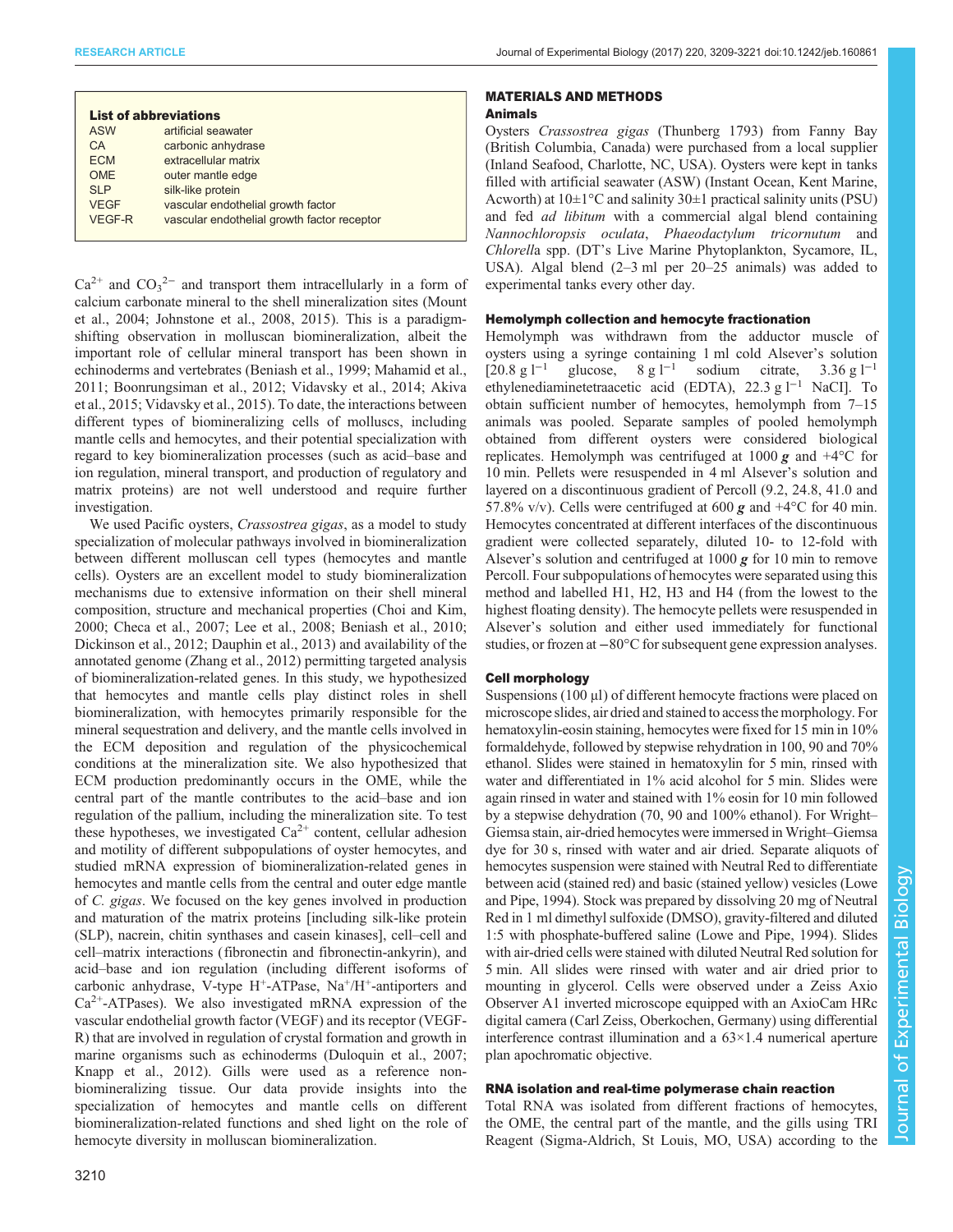manufacturer's instructions. To test for possible DNA contamination that could interfere with qRT-PCR, RNA samples were subjected to a PCR reaction with gene-specific primers (Table 1) prior to cDNA synthesis; no amplification product was observed, indicating no DNA contamination. Single-strand cDNA was then obtained from 1 µg of the total RNA using 50 U  $\mu$ l<sup>-1</sup> SMARTScribe Reverse Transcriptase (Clontech, Mountain View, CA, USA) and 20 µmol  $l^{-1}$  of oligo (dT)<sub>18</sub> primers according to the manufacturer's instructions. Transcript levels of the genes of interest (including β-actin used as a reference gene) were quantified by RT-PCR using a 7500 Fast Real-Time PCR System (Life Technology, Carlsbad, CA, USA) and SYBR Green PCR kit (Life Technologies, Bedford, MA, USA) using gene-specific primers (Table 1). Annealing temperature was 55°C, and read temperature was 72°C

for all primer pairs. A single cDNA sample was used as an internal cDNA standard and included in each run to test for run-to-run amplification variability. Serial dilutions of the internal standard were amplified to determine apparent amplification efficiency [\(Pfaffl, 2001](#page-11-0)). Relative mRNA quantities of the target and reference genes were calculated according to Pffafl (2001) using gene-specific amplification efficiencies.

# Flow cytometry

To measure intracellular  $Ca^{2+}$  concentration ( $[Ca^{2+}]_i$ ), isolated hemocytes (10<sup>6</sup> cells) were incubated for 30 min in ASW buffer with 1 µmol 1<sup>-1</sup> calcein-AM (Invitrogen, Eugene, OR, USA). Following incubation, cells were washed and resuspended in 500 µl of ASW for analysis. To measure phagocytic activity, isolated

|  |  |  |  | Table 1. Primer sequences for target genes in Crassostrea gigas |  |
|--|--|--|--|-----------------------------------------------------------------|--|
|  |  |  |  |                                                                 |  |

| Target                        | Accession no.                | Primer sequence                      |
|-------------------------------|------------------------------|--------------------------------------|
| CA <sub>1</sub>               | XM 011439428.2, LOC105335517 | FW 5'-AGGGTTGATTCACTCCACATAC-3'      |
|                               |                              | Rev 5'-GCTCCATGGGATAAGAGATTCC-3'     |
| CA II                         | XM 011449596.2, LOC105342594 | FW 5'-CATCAACCAGCAGTCAGAAGTA-3'      |
|                               |                              | Rev 5'-TGTTCCGATCCCTTGTCATTAG-3'     |
| CA III                        | XM_011413668.2, LOC105317122 | FW 5'-CTACCCTACAACAGGGAGTTCTA-3'     |
|                               |                              | Rev 5'-CTGGTCTGAAATTGCCGTATCT-3'     |
| CA VII                        | XM 011441430.2, LOC105336933 | FW 5'-GCGGGAATGTAAGGGAGAAA-3'        |
|                               |                              | Rev 5'-GCATTGCTCTCCATGGTTATTG-3'     |
| CA XIV                        | XM 011437076.2, LOC105336933 | FW 5'-AGTGTTCAAGGAGACCATCAAG-3'      |
|                               |                              | Rev 5'-CTGTGGTTGAGAGGCTGAATAG-3'     |
| V-type H <sup>+</sup> -ATPase | XM_011420050.1, LOC105321678 | FW 5'-GCAGTGTCAGCATTGTAGGA-3'        |
|                               |                              | Rev 5'-GTAGGAGATGAGCCAGTTGATG-3'     |
| Ca <sup>2+</sup> -ATPase      | XM 011430632.2, LOC105329397 | FW 5'-AGGCAAAGGCATCGTCATAG-3'        |
|                               |                              | Rev 5'-GATGAGCCCGATGATACAGAAG-3'     |
| PM Ca <sup>2+</sup> -ATPase   | XM_020071055.1, LOC105337328 | FW 5'-CAACAAGGTCGCCAACAAAG-3'        |
|                               |                              | Rev 5'-GGTCAGTTTGCCCTGTAGAA-3'       |
| NHX9                          | XM_011426556.2, LOC105326487 | FW 5'-TGGTGAAGCTGACTGGTATTG-3'       |
|                               |                              | Rev 5'-CAATGGTTGCCGTCACAAAG-3'       |
| NHE <sub>3</sub>              | XM 011458684.2, LOC105349034 | FW 5'-GATGATCCAGAGGAGAGCAAAG-3'      |
|                               |                              | Rev 5'-TTGTACGAGGGCTTTCTGTTAG-3'     |
| Fibronectin Prot3L            | XM_011437620.2, LOC105334248 | FW 5'-CCAGGAGGAAATTTGAGGAGAG-3'      |
|                               |                              | Rev 5'-GTACTCATAGGGCACTGGTTTAG-3'    |
| Fibronectin Prot2L            | XM_011415804.1, LOC105318603 | FW 5'-CTCCAGTACACCACAAGTCATC-3'      |
|                               |                              | Rev 5'-AGACACAACTCCGGCAATATC-3'      |
| Fibronectin ankyrin           | XM 011451949.2, LOC105344232 | FW 5'-CTAACAGTGTCCACCACTAAGG-3'      |
|                               |                              | Rev 5'-CCTGTGTCCAGTATCCTCTCTA-3'     |
| <b>VEGF</b>                   | XM 011451443.2, LOC105343926 | FW 5'-CCGGTGCATGTGTACCAATA-3'        |
|                               |                              | Rev 5'-TGATTTCCTCGTCAGTCATTCC-3'     |
| VEGF-R                        | XM_011457891.1, LOC105348465 | FW 5'-CGGTCTATGGCTCTGCATAAA-3'       |
|                               |                              | Rev 5'-CAAATGCACCTTGACCCAATAC-3'     |
| Casein kinase I               | XM 011448074.2, LOC105341513 | FW 5'-GGAGGTGGCTGTTAAGTTAGAG-3'      |
|                               |                              | Rev 5'-GCGAGCAGAAGTTGAAGAGA-3'       |
| Casein kinase II              | XM_011419091.2, LOC105320946 | FW 5'-CGATGAAGCAGAGATCCCATTA-3'      |
|                               |                              | Rev 5'-CAAACAGCACATGACCAACTAC-3'     |
| Chitin synthase I             | XM_020066933.1, LOC105327560 | FW 5'-GAAGACACTGCTCGGTCATATT-3'      |
|                               |                              | Rev 5'-GGTGACTCCAAAGTCCATTCT-3'      |
| Chitin synthase II            | XM 011425423.2, LOC105325734 | FW 5'-CGCAACAATGGGCAATAGAG-3'        |
|                               |                              | Rev 5'-CTGATATCGAGGCGGTGAATAG-3'     |
| Chitin synthase III           | JH816899.1, CGI_10012656     | FW 5'-GTACAAATGGGCTCTGGGATAG-3'      |
|                               |                              | Rev 5'-GTCGAACTCACACTGGAAGAA-3'      |
| Nacrein                       |                              | FW 5'-CGCCGAGAAGAAACCTCTAAAT-3'      |
|                               | NM_001305309.1, LOC105335878 |                                      |
|                               |                              | Rev 5'-CCAGAGCCAAACTACGTCTTAC-3'     |
| <b>SLP</b>                    | AB290411.1                   | FW 5'-GATCTTCCGTCTTTACGTCCTATC-3'    |
|                               |                              | Rev 5'-AACCGGAGTAAGGTGTTGTATC-3'     |
| $\beta$ -actin                | X75894                       | Act-FW 5'-TTGGACTTCGAGCAGGAGATGGC-3' |
|                               |                              | Act-Rev 5'-ACATGGCCTCTGGGCACCTGA-3'  |

FW, forward; Rev, reverse; CA, carbonic anhydrase; Ca<sup>2+</sup>-ATPase, calcium-transporting ATPase type 2C; PM Ca<sup>2+</sup>-ATPase, plasma membrane calciumtransporting ATPase; fibronectin Prot2L and Prot3L, fibronectin type-III domain-containing protein 2 and 3a, respectively; VEGF, vascular endothelial growth factor; VEGF-R, vascular endothelial growth factor receptor; NHX9, sodium–proton antiporter NHX9; NHE3, sodium–proton exchanger 3; SLP, silk-like protein.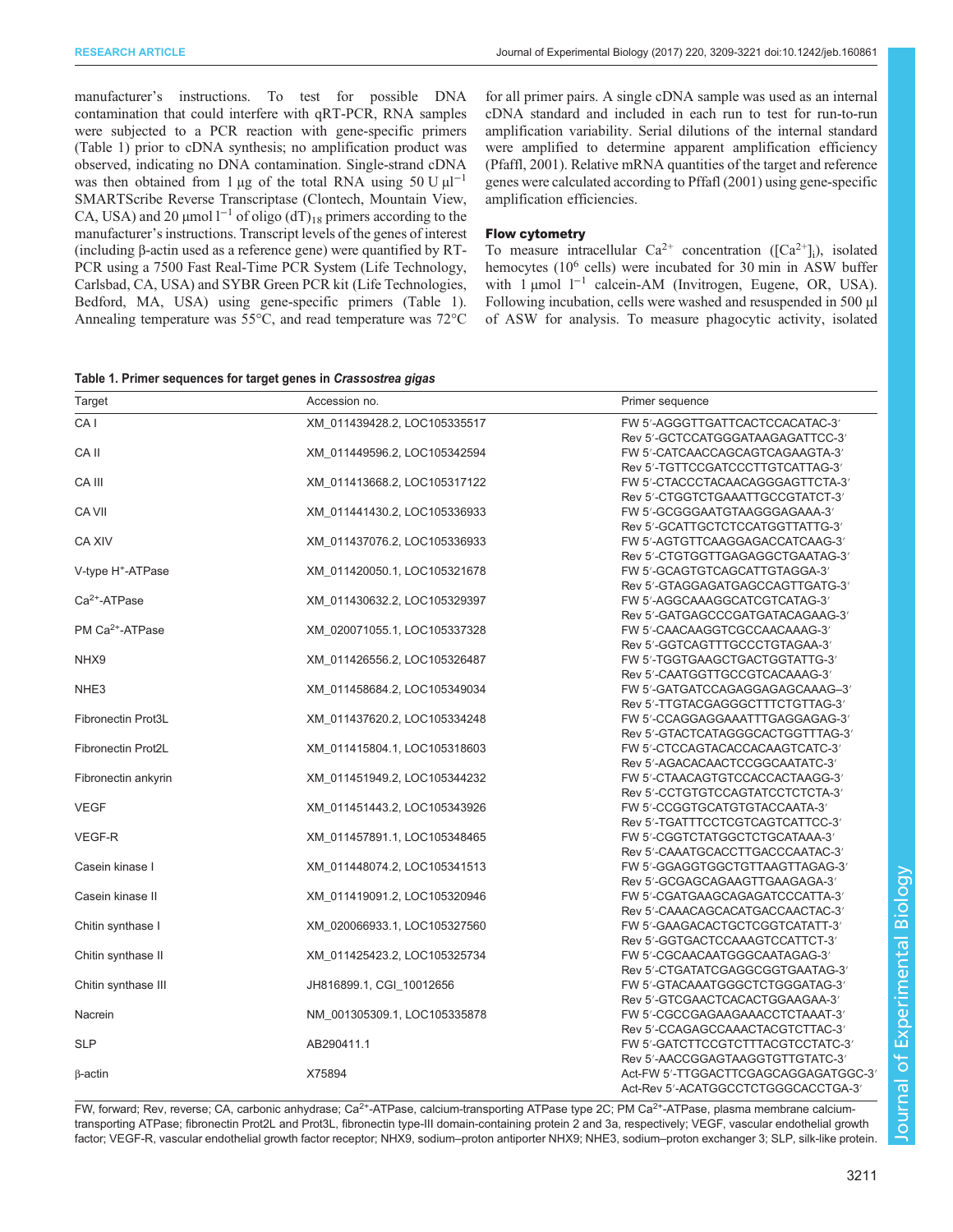<span id="page-3-0"></span>Table 2. ANOVA: effects of tissue type and/or hemocyte fraction on the expression of studied mRNAs in Crassostrea gigas

| Gene                          | Factor effect                           | Gene                 | Factor effect                           |
|-------------------------------|-----------------------------------------|----------------------|-----------------------------------------|
| CA <sub>1</sub>               | $F_{6.43} = 10.4$<br>P < 0.001          | <b>SLP</b>           | $F_{6.43} = 71.7$<br>P <sub>0.001</sub> |
| CA II                         | $F_{6,43} = 10.3$<br>P <sub>0.001</sub> | Fibronectin Prot2L   | $F_{6.43} = 27.4$<br>P<0.001            |
| CA III                        | $F_{6,43} = 22.5$<br>P < 0.001          | Fibronectin Prot3L   | $F_{6,43} = 9.6$<br>P <sub>0.001</sub>  |
| CA VII                        | $F_{6.43} = 15.0$<br>P < 0.001          | Fibronectin ankyrin  | $F_{6,43} = 10.4$<br>P <sub>0.001</sub> |
| CA XIV                        | $F_{6.43} = 3.9$<br>$P = 0.004$         | Nacrein              | $F_{6,43} = 10.4$<br>P <sub>0.001</sub> |
| V-type H <sup>+</sup> -ATPase | $F_{6.43} = 3.6$<br>$P=0.005$           | VEGF                 | $F_{6,43} = 67.7$<br>P <sub>0.001</sub> |
| Ca <sup>2+</sup> -ATPase      | $F_{6.43} = 6.6$<br>P <sub>0.001</sub>  | <b>VEGF</b> receptor | $F_{6.43} = 3.5$<br>$P = 0.006$         |
| PM Ca <sup>2+</sup> -ATPase   | $F_{6.43} = 8.0$<br>P < 0.001           | Casein kinase I      | $F_{6.43} = 15.7$<br>P<0.001            |
| NHX9                          | $F_{6,43} = 8.6$<br>P <sub>0.001</sub>  | Casein kinase II     | $F_{6.43} = 15.8$<br>P <sub>0.001</sub> |
| HNE3                          | $F_{6.43} = 11.8$<br>P <sub>0.001</sub> | Chitin synthase II   | $F_{6,43} = 82.4$<br>P <sub>0.001</sub> |
|                               |                                         | Chitin synthase III  | $F_{6,43} = 12.7$<br>P<0.001            |

shown as a subscript. Significant effects (P<0.05) are in bold. The factor effect has seven levels (H1, H2, H3, H4 fractions, OME, central mantle and gills).

hemocytes ( $10^6$  cells) were incubated for 30 min in 500 µl of ASW with or without fluorescent beads (Nile Red FluoSpheres, 1.0  $\mu$ m, Invitrogen) at a 100:1 particles:hemocyte ratio. After incubation, cells were centrifuged at  $250 g$  for 10 min to remove nonphagocytosed beads. Fluorescence signals were quantified using a BD LSRFortessa flow cytometer (BD Biosciences, San Jose, CA, USA) equipped with a 488 nm blue argon laser (i.e. 488 nm excitation wavelength) and the following bandpass filter/long pass (LP) dichroic mirror combinations: calcein AM 530/30, 505 LP; Nile Red FluoSphere 610/20, 600 LP. Linear, logarithmic fluorescence and scatter signal were recorded using  $10<sup>4</sup>$  cells per analysis. Relative cell size and complexity were assessed by the forward scatter (FSC) and side scatter (SSC), respectively. Data were analysed using FlowJo version X software (FlowJo LLC, Ashland, OR, USA). All fluorescence data are expressed as relative fluorescence units  $(RU)$  per  $10<sup>4</sup>$  cells.

## Adhesion capacity

Isolated hemocytes (10<sup>6</sup> cells) were placed in 1 ml of ASW in the wells of a 12-well plate (Costar, Corning) and incubated for 2 h at room temperature. After the incubation, ASW was collected and the wells were surface-washed with 1 ml of ASW. The washes were combined with the previously collected ASW and centrifuged for 10 min at 1000  $g$  to collect non-adhered cells. The non-adhered cells were counted using a Bright-Line hemacytometer (Sigma-Aldrich), and the adhesion capacity expressed as the percentage of adhered cells in the total hemocyte population in each well.

## Cellular motility assays

Motility of different hemocyte fractions was assessed with a quantitative cell migration assay using ThinCert cell culture inserts ( pore size 3.0 µm) in CELLSTAR 24-well plates (Greiner Bio-One, Monroe, NC, USA). Potential chemotaxis of the hemocytes towards tissue extracts of the mantle (as a biomineralization site) and the

# Table 3. ANOVA: effects of hemocyte fraction on the hemocyte function and Ca<sup>2+</sup> concentrations in Crassostrea gigas

| Function              | Factor effect              |
|-----------------------|----------------------------|
| Adhesion              | $F_{3.15}$ =11.2 P=0.0004  |
| Cell migration        | $F_{3,15} = 3.1 P = 0.06$  |
| Free Ca <sup>2+</sup> | $F_{3.15}$ =4.6 P=0.028    |
| Internal complexity   | $F_{3,15}$ =1.8 P=0.218    |
| Cell size             | $F_{3.15}$ =0.1 P=0.955    |
| Phagocytosis          | $F_{3,15} = 0.6 P = 0.631$ |

F ratios are given with the degrees of freedom for the factor effect and the error shown as a subscript. Significant effects (P<0.05) are highlighted in bold. The factor effect has four levels (H1, H2, H3 and H4 fractions of hemocytes).

muscle (which contains a large hemolymph lacuna) were tested against the ASW control. Filter sterilized tissue extracts (10% mantle or 10% muscle extracts in ASW) were used as potential chemoattractants. In brief, 600 µl of ASW with 2% glucose with or without a potential chemoattractant was placed in each well of the 24-well cell culture plate. Hemocyte suspension (200 µl containing  $2\times10^5$  cells) was placed onto the ThinCert membrane inserted into each well. The cells were incubated for 1 h, after which the ASW media was removed and replaced by 450 μl of ASW with 8  $\mu$ mol l<sup>-1</sup> calcein-AM (Invitrogen). Cells were incubated for 45 min, after which the ThinCert inserts were transferred into freshly prepared cell culture wells containing 500  $\mu$ l of 0.125% trypsin-EDTA in ASW with 2% glucose and incubated for 10 min. This step led to the detachment of the cells that migrated to the outer surface of the ThinCert inserts. Because the pore size is smaller than the size of hemocytes, migration of the cells through the ThinCert membrane requires active motility mechanisms. Fluorescence of the detached cells was measured in trypsin-EDTA solution in a fluorescence plate reader (CytoFluor Series 4000, Framingham, MA, USA) (excitation: emission 485:520 nm) and expressed as the percentage of the total cell fluorescence (i.e. counting the cells migrated through the membrane and those retained inside the insert).

# Statistical analyses

One-way ANOVA was used to test the effects of tissue type and/or hemocyte fraction on the studied traits (Tables 2, 3). Prior to analyses, data were tested for normality and homogeneity of variance by Kolmogorov–Smirnoff and Levene's tests, respectively, and normalized as needed using Box–Cox common transforming method. Fisher's least significant differences (LSD) tests were used for planned *post hoc* comparisons of the differences between the pairs of means of interest. Principal component analysis (PCA) was used to determine the groups of traits that distinguish the different tissue types and/or hemocyte fractions using raw data. Normalized Box–Cox transformed data were subjected to the discriminant analysis to reduce the dimensionality of the multivariate data set and determine the grouping of the cell/tissue types in the multivariate trait space. All statistical analyses were performed with Statistica version 10.0 (StatSoft, USA). Differences were considered significant if the probability of type I error was less than 0.05. The data are presented as means±s.e.m. unless indicated otherwise.

# RESULTS

# Hemocyte morphology and functional characteristics

Differential centrifugation on discontinuous density gradient yielded four fractions of hemocytes based on their buoyant density ([Fig. 1\)](#page-4-0). The uppermost fraction (H1) generally consisted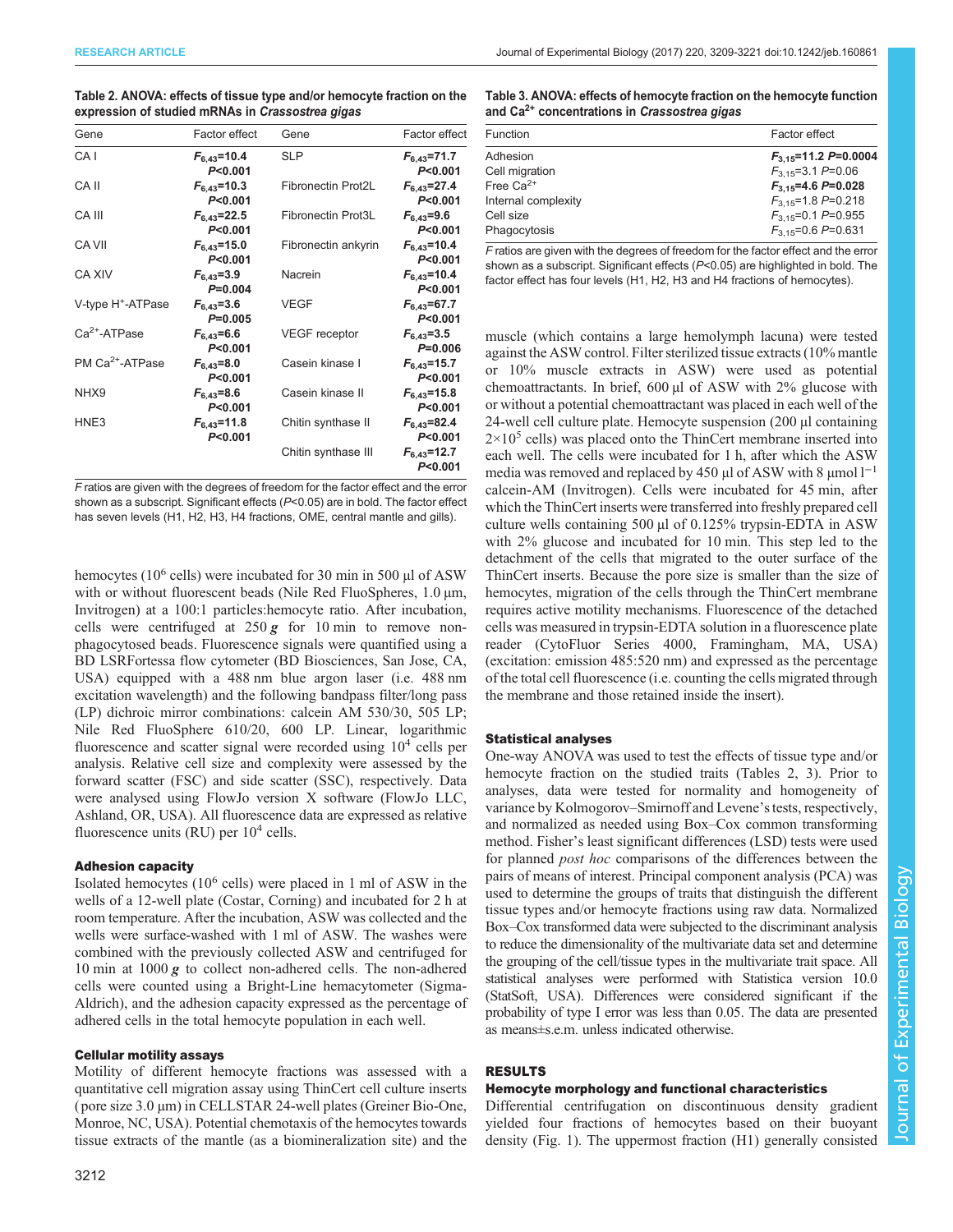<span id="page-4-0"></span>

Fig. 1. Morphology of different hemocyte fractions. (A–D) Hematoxylin-eosin staining; (E–H) Wright–Giemsa staining; (I–L) Neutral Red staining (A,E,I) Fraction H1; (B,F,J) fraction H2; (C,G,K) fraction H3; (D,H,L) fraction H4. Scale bars, 10 µm.

of smaller spheroid cells with long filamentous pseudopodia (Fig. 1). The least buoyant H4 fraction contained cells of similar morphology to H1 but slightly larger in size (Fig. 1). Cell fractions H2 and H3 consisted of irregularly shaped cells with no filamentous structures on the surface (Fig. 1). Hemocyte fractions H1 and H4 had the highest adhesion capacity and motility (when measured in ASW) of the four studied fractions (Fig. 2A,B, [Table 3](#page-3-0)). Presence of the muscle or mantle extract in the ASW (as a potential chemoattractant) slightly but notably inhibited hemocyte

movement, and the differences in motility among hemocytes from the four studied fractions disappeared (data not shown). Hemocytes from all four fractions were capable of phagocytosis, and no differences in the phagocytosis rates were found among the fractions [\(Fig. S1](http://jeb.biologists.org/lookup/doi/10.1242/jeb.160861.supplemental)). Based on the side scatter in the flow cytometry, H4 fraction had the highest degree of granulosity and/or internal complexity compared with other hemocytes fractions (Fig. 2C). Free calcium measured by flow cytometry was significantly higher in H2 hemocytes compared with other hemocyte fractions (Fig. 2D).



### Fig. 2. Morphological and functional traits of different subpopulations of Crassostrea gigas hemocytes.

(A) Cell adhesion capacity; (B) cell motility; (C) internal complexity measured by the side scatter on the flow cytometer; (D)  $[Ca<sup>2+</sup>]$ <sub>i</sub> measured calcein-AM fluorescence. RU, relative units. Different letters indicate values that are significantly different from each other (P<0.05); N=4–5.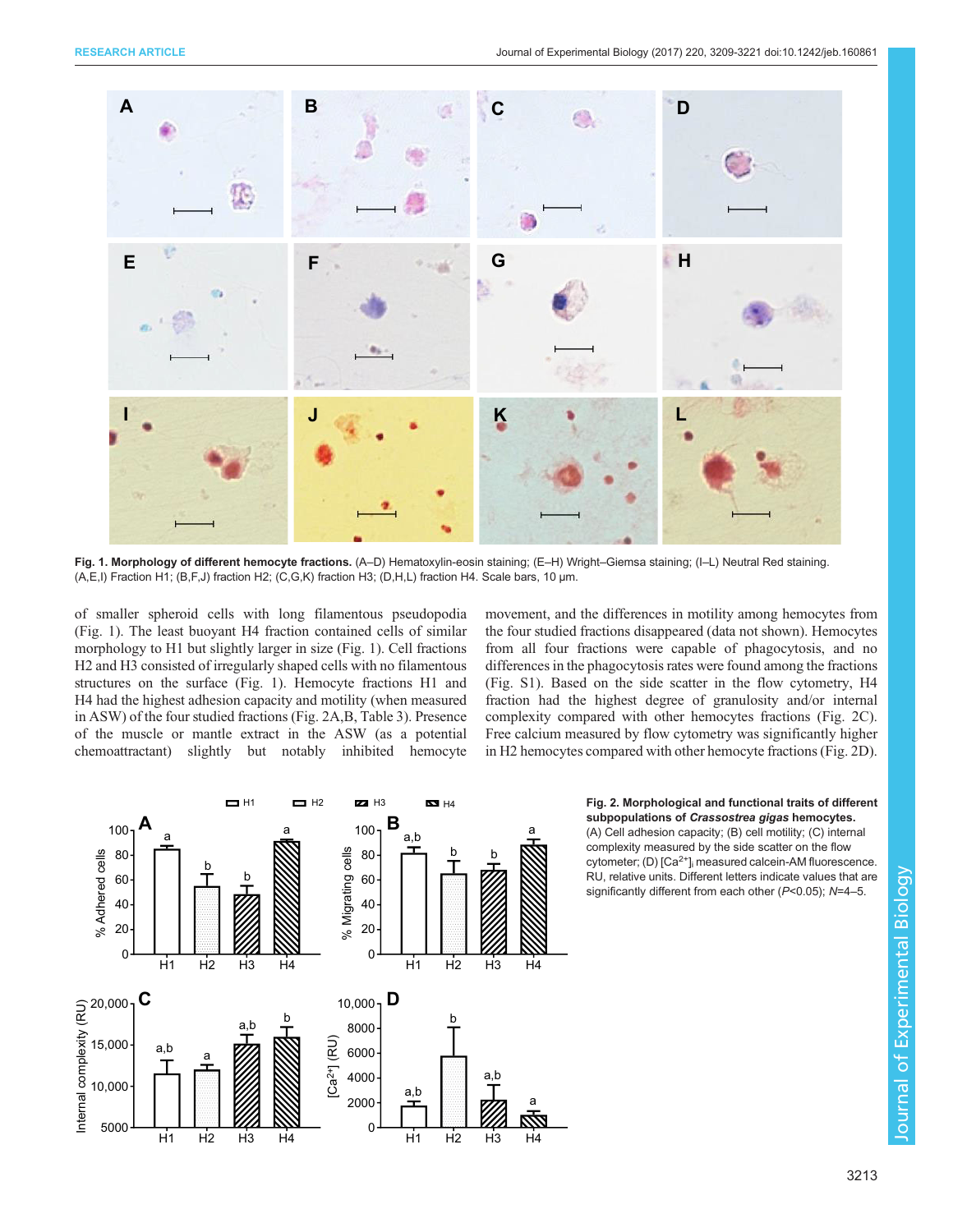## Ion and acid–base homeostasis

mRNA expression profiles of genes involved in ion and acid–base regulation profoundly differed in hemocytes and mantle tissues of C. gigas [\(Table 2\)](#page-3-0). Of the five studied carbonic anhydrase (CA) isoforms, CA XIV was almost exclusively expressed in the mantle (∼35–39 CA XIV to β-actin ratios), with considerably lower expression levels in in the gills (∼1.3 CA XIV to β-actin ratios) or the hemocytes (∼0.06–0.27 CA XIV to β-actin ratios) ([Fig. 3E](#page-6-0); [Fig.](http://jeb.biologists.org/lookup/doi/10.1242/jeb.160861.supplemental) [S2](http://jeb.biologists.org/lookup/doi/10.1242/jeb.160861.supplemental)). CA I, CA II, CA II and CA VII isoforms were more highly expressed in the hemocytes than in the gills or mantle, with distinctive expression patterns in different hemocyte fractions. Thus H1 and H4 fractions predominantly expressed CA I isoform, whilst H2 and H3 fractions had the highest expression of CA II, followed (in decreasing order) by CA I, CA III and CAVII isoforms [\(Fig. 3](#page-6-0)A–D; [Fig. S2](http://jeb.biologists.org/lookup/doi/10.1242/jeb.160861.supplemental)). Expression levels of V-type H<sup>+</sup>-ATPase and Ca<sup>2+</sup>-ATPase type 2C were highest in the mantle edge and significantly lower in the central part of the mantle and in most of the hemocyte fractions (except  $Ca^{2+}$ -ATPase type 2C in H3, which was similar to the expression levels in the mantle edge) ([Fig. 1](#page-4-0)F). In contrast, mRNA expression of the plasma membrane  $Ca^{2+}$ -ATPase (PMCA), NHX9 and NHE3 was significantly higher in the hemocytes than in the mantle [\(Fig. 3H](#page-6-0)–J). No significant differences in the expression of V-type H<sup>+</sup> ATPase, PMCA, NHX9 or NHE3 were found between different fractions of the hemocytes ([Fig. 3\)](#page-6-0). Notably, mRNA expression levels of V-type  $H^+$  -ATPase, Ca<sup>2+</sup>-ATPase (both type 2C and plasma membrane isoforms) as well as NHX9 and NHE3 in the gills were comparable with those in the biomineralizing tissues such as the mantle ([Fig. 3](#page-6-0)).

# ECM-related genes

Matrix protein-related genes (SLP, fibronectin, nacrein, casein kinase and chitin synthase isoforms), as well as VEGF and VEGF-R, were more highly expressed in the OME compared with the central part of the mantle ([Figs 4](#page-7-0) and [5\)](#page-8-0). Of these, SLP and fibronectin Prot2L were especially strongly represented in the mantle edge (∼30,000 and 128 target to β-actin ratios, respectively) [\(Fig. 4A](#page-7-0),B). The respective ratios in the central mantle were 255 and 4 for SLP and fibronectin Prot2L. SLP and fibronectin Prot2L were not strongly expressed in the hemocytes (1–7 and 0.1–1 target to βactin ratios, respectively) or in the gills (8 and 0.5 target to β-actin ratios, respectively) [\(Fig. 4A](#page-7-0),B).

Fibronectin Prot3L and fibronectin ankyrin had higher expression in H2 and H3 fractions of the hemocytes, compared with H1 and H4 fractions, mantle or the gills ([Fig. 4](#page-7-0)C,D). mRNA levels of nacrein, casein kinase I and casein kinase II were the highest in the H3 fraction of the hemocytes compared with all other studied tissues [\(Figs 4](#page-7-0)E and [5C](#page-8-0),D). Chitin synthase isoforms showed a tissuespecific expression pattern, with chitin synthase II predominantly expressed in the mantle (especially the OME), and chitin synthase III in the hemocytes ([Fig. 5E](#page-8-0),F). VEGF and VEGF-R expression was the highest in the mantle edge and the gills and considerably lower in the hemocytes and the central mantle ([Fig. 5A](#page-8-0),B).

# Multivariate analyses of gene expression profiles

PCA clearly separated different hemocyte fractions and tissue types based on the gene expression profiles ([Fig. 6](#page-9-0)). Two first principal components (PC1 and PC2) explained 32 and 22% of the total data variance, respectively. All hemocyte fractions had high positive loadings on PC1, whereas the mantle and the gills had negative loadings on PC1. Notably, H1 and H4 were grouped together in the plane of the two first principal components and were associated with high loadings of CA I, CA VII and chitin synthase III ([Fig. 6A](#page-9-0)).

Hemocyte fractions H2 and H3 were also grouped together, with high loadings of CA II and CA III, ion regulatory genes (NHX9, NHE3 and PM  $Ca^{2+}-ATPase$ , fibronectin Prot3L, fibronectin ankyrin and casein kinase I and II ([Fig. 6A](#page-9-0)). Mantle edge was positioned in the opposite quadrant of the PC plane compared with the hemocytes and was associated with the expression of SLP, fibronectin Prot2L, chitin synthase II, VEGF, VEGF-R and  $Ca<sup>2+</sup>$ -ATPase type 2C ([Fig. 6](#page-9-0)A). The central part of the mantle and the gill were grouped together and separately from the mantle edge and hemocytes ([Fig. 6](#page-9-0)A).

The discriminant analysis confirmed the results of the PCA and showed close grouping of H1 with H4, as well as H2 and H3 based on the gene expression patterns ([Fig. 6B](#page-9-0)). All other tissue types (mantle edge, mantle center and the gills) were located separately from each other and from the hemocytes in the plane of the two first discriminant roots ([Fig. 6B](#page-9-0)). The traits most closely associated with the discriminant function separating the groups included CA XIV, fibronectin Prot2L, VEGF, SLP and chitin synthase II  $(P<0.05$  for all traits;  $F_{26,140}$ =19,26; P<0.0001 for the discriminant function).

## **DISCUSSION**

The high expression of a number of biomineralization-related genes in oyster hemocytes and mantle tissue indicates the important role of these cell types in biomineralization. Notably, different subpopulations of oyster hemocytes as well as different regions of the mantle reveal considerable functional specialization shown by the marked differences in gene expression profiles [\(Fig. 6\)](#page-9-0). In general, expression of soluble CAs was higher in hemocytes, while membrane-associated CA XIV was expressed almost exclusively in the mantle. Furthermore, ion transporters (PM  $Ca^{2+}$ -ATPase, NHE3 and NHE9) were overexpressed in hemocytes, while ECM-associated proteins (SLP and fibronectin Prot2L) had higher expression levels in the mantle. These findings support the notion that hemocytes and mantle tissues play distinct roles in shell formation.

# Functional diversity of oyster hemocytes

Morphological diversity of hemocytes that includes cells of different sizes and internal complexity (commonly defined as granulocytes, agranulocytes, and/or hyalinocytes) is a well-known trait of bivalves, including oysters ([Foley and Cheng, 1977](#page-10-0); [Kennedy et al., 1996](#page-11-0); [Allam et al., 2002;](#page-10-0) [Hegaret et al., 2003](#page-11-0)). However, the functional differentiation of hemocytes remains elusive, owing in part to difficulties of separating different subpopulations of live hemocytes for functional analysis ([Goedken and De Guise, 2004](#page-11-0); [Terahara et al.,](#page-11-0) [2006; Wang et al., 2017a\)](#page-11-0). Our approach based on the separation of oyster hemocytes by their floating density revealed two functionally and morphologically distinct groups of cells, one including H1 and H4 fractions, and another one including H2 and H3 fractions [\(Fig. 6A](#page-9-0)). Hemocytes from H1 and H4 fractions consist of highly motile cells with well-developed pseudopodia and high adhesion capacity. Compared with the H2 and H3 fractions, these cells tend to have lower expression of V-type  $H^+$ -ATPase, Ca<sup>2+</sup>-ATPase, casein kinases I and II, chitin synthase II, nacrein and fibronectin Prot2L. Of the genes involved in ECM formation, only chitin synthase III is expressed at relatively high levels in H1 and H4 hemocytes. The expression profile of soluble CAs also differs between the H1 and H4 fractions (that express high levels of CA I and CAVII) and H2 and H3 fractions (expressing mainly CA II and CA III). The functional consequences of these differences in gene expression profiles between different hemocyte fractions are not fully understood. However, based on high motility and capacity to adhere to foreign materials (such as plastic), as well as the low expression of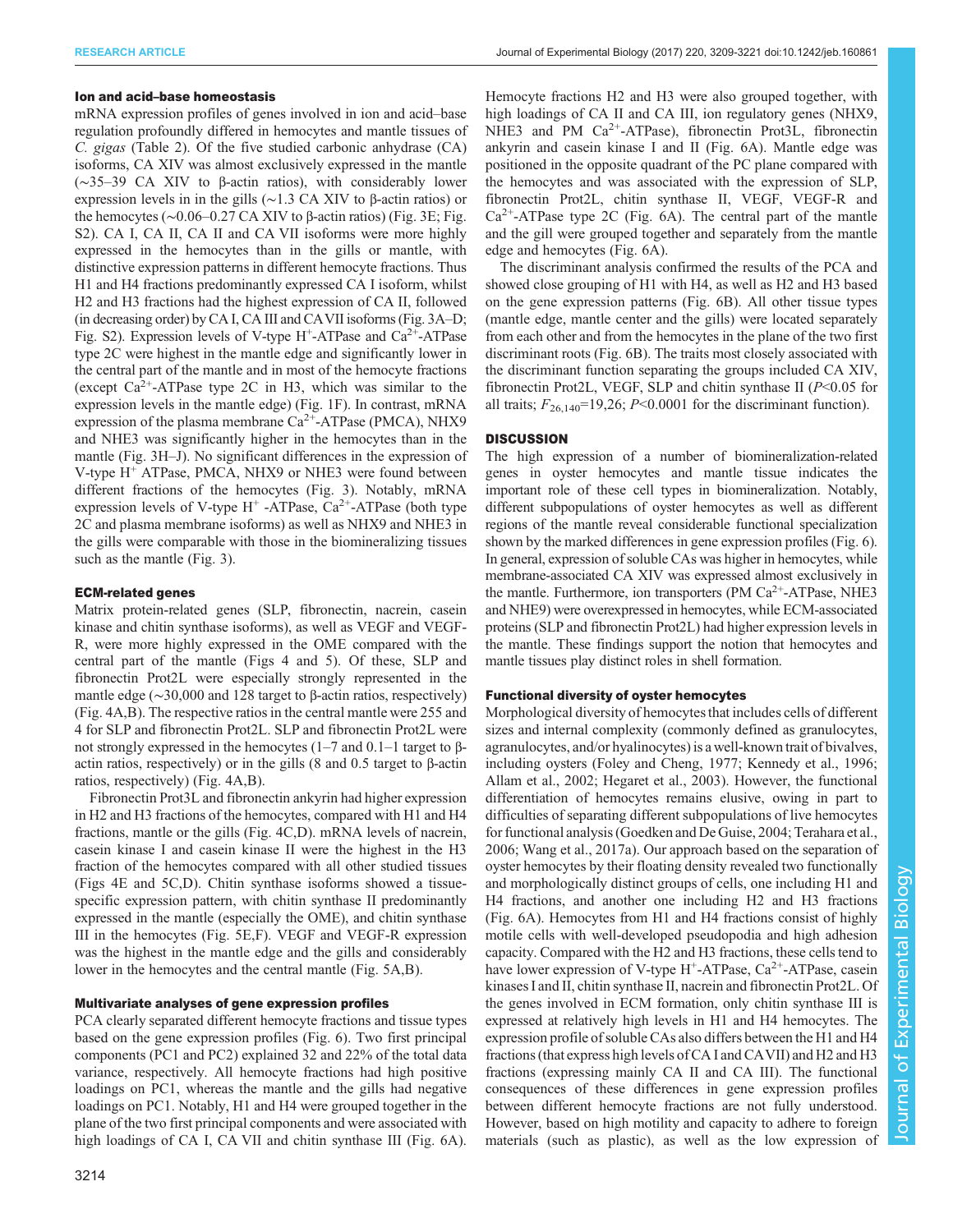

<span id="page-6-0"></span>RESEARCH ARTICLE **ARTICLE** ARTICLE **1999** Journal of Experimental Biology (2017) 220, 3209-3221 doi:10.1242/jeb.160861

Fig. 3. Expression of mRNA of genes involved in ion and acid–base regulation in different hemocyte fractions and mantle and gill tissues of C. gigas. x-axis: tissue type and/ or hemocyte fraction; y-axis: mRNA levels of the target gene relative to β-actin. H1–H4, different fractions of hemocytes; ME, outer mantle edge; MC, central part of the mantle; G, gills. Different letters indicate significant differences between the means for different tissues/fractions (P<0.05). Vertical bars represent the standard error of means; N=6–9 except H1 where N=4.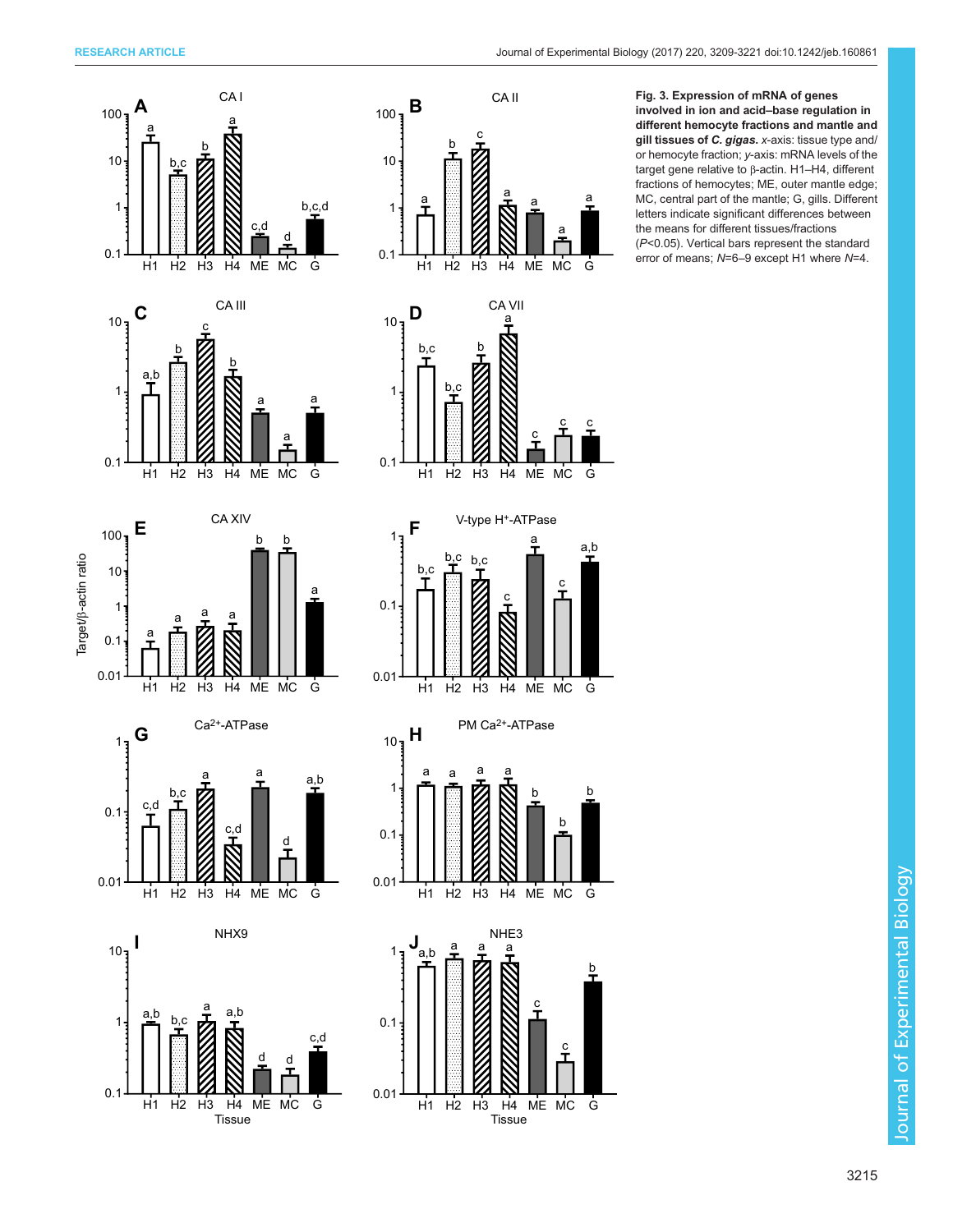high catalytic activity in mammalian systems [\(Sly and Hu, 1995](#page-11-0); [Earnhardt et al., 1998\)](#page-10-0). Notably, a recent report shows that the expression of CA II in oyster tissues (including hemocytes and to a lesser degree mantle) is significantly affected by changes in  $P_{\rm CO}$  and indicates that this enzyme plays a prominent role in the regulation of carbonate chemistry, and thus biomineralization ([Wang et al.,](#page-12-0) [2017b\)](#page-12-0). H2 hemocytes also have considerably higher  $\lceil Ca^{2+} \rceil$  levels (revealed by calcein AM staining) compared with other hemocyte fractions, indicating their potential role in  $Ca^{2+}$  transport to biomineralization sites [\(Mount et al., 2004](#page-11-0)). Notably, H2 and H3 hemocytes express many genes potentially associated with biomineralization, including SLP, casein kinases, chitin synthases, VEGF, VEGF-R and nacrein-like protein. Interestingly, nacrein is usually associated with the aragonitic nacre layer of the shell in molluscs, such as the pearl oyster or turbinid gastropods [\(Marin and](#page-11-0) [Luquet, 2004\)](#page-11-0), and is believed to shift the crystallization reactions towards less thermodynamically stable aragonite [\(Kono et al., 2000](#page-11-0); [Norizuki and Samata, 2008](#page-11-0)). However, the function of nacrein-like proteins in Pacific oysters that build the adult shell exclusively from calcite is not clear. As nacrein-like protein contains a CA catalytic

<span id="page-7-0"></span>

Fig. 4. Expression of mRNA of genes encoding scaffold proteins in different hemocyte fractions and mantle and gill tissues of C. gigas. x-axis: tissue type and/or hemocytes fraction; y-axis: mRNA levels of the target gene relative to β-actin. H1–H4, different fractions of hemocytes; ME, outer mantle edge; MC, central part of the mantle; G, gills. Different letters indicate significant differences between the means for different tissues/fractions (P<0.05). Vertical bars represent the standard error of means. N=6–9 except H1 where N=4.

biomineralization-related genes in H1 and H4 hemocytes, it appears that these cells are likely to be specialized on immune-related functions rather than on biomineralization. This conclusion is supported by a recent study in  $C$ . gigas showing that large hemocytes (corresponding to the H4 fraction in our present study) have considerably higher phagocytic and encapsulation capacity, as well as higher expression of immune-related genes (including the Tolllike receptor, clathrin, lysozyme and defensin) compared with other hemocyte fractions [\(Wang et al., 2017a\)](#page-11-0). Taken together, these data indicate that H4 cells (∼large granulocytes) represent the main immunocompetent cells in oysters. Hemocytes from the H1 fraction that share a strong similarity in gene expression profile and functional characteristics with the H4 fraction but are smaller and less internally complex, might represent progenitor cells of the H4 fraction. Further investigations of the hematopoiesis of oysters are required to test this hypothesis and determine whether the functional similarities between H1 and H4 fractions are the result of independent differentiation or reflect different stages of the same subpopulation of immunocompetent cells.

In contrast to H1 and H4 hemocytes, cells from the H2 and H3 fractions lack prominent pseudopodia and are less motile and adherent. Although H2 and H3 cells also predominantly express mRNA for soluble (cytosolic) isoforms of CA, the CA expression profile is different from H1 and H4 hemocytes. The most highly expressed isoform of CA in H2 and H3 hemocytes is CAII, which has

domain, it can potentially act as an extracellular CA ([Song et al.,](#page-11-0) [2014\)](#page-11-0). However, the major difference between nacreins and nacreinlike proteins of Pacific oysters is that the latter contain a large number of acidic amino acids ([Song et al., 2014\)](#page-11-0), a hallmark of the matrix proteins associated with calcitic layers of bivalve shells [\(Tsukamoto](#page-11-0)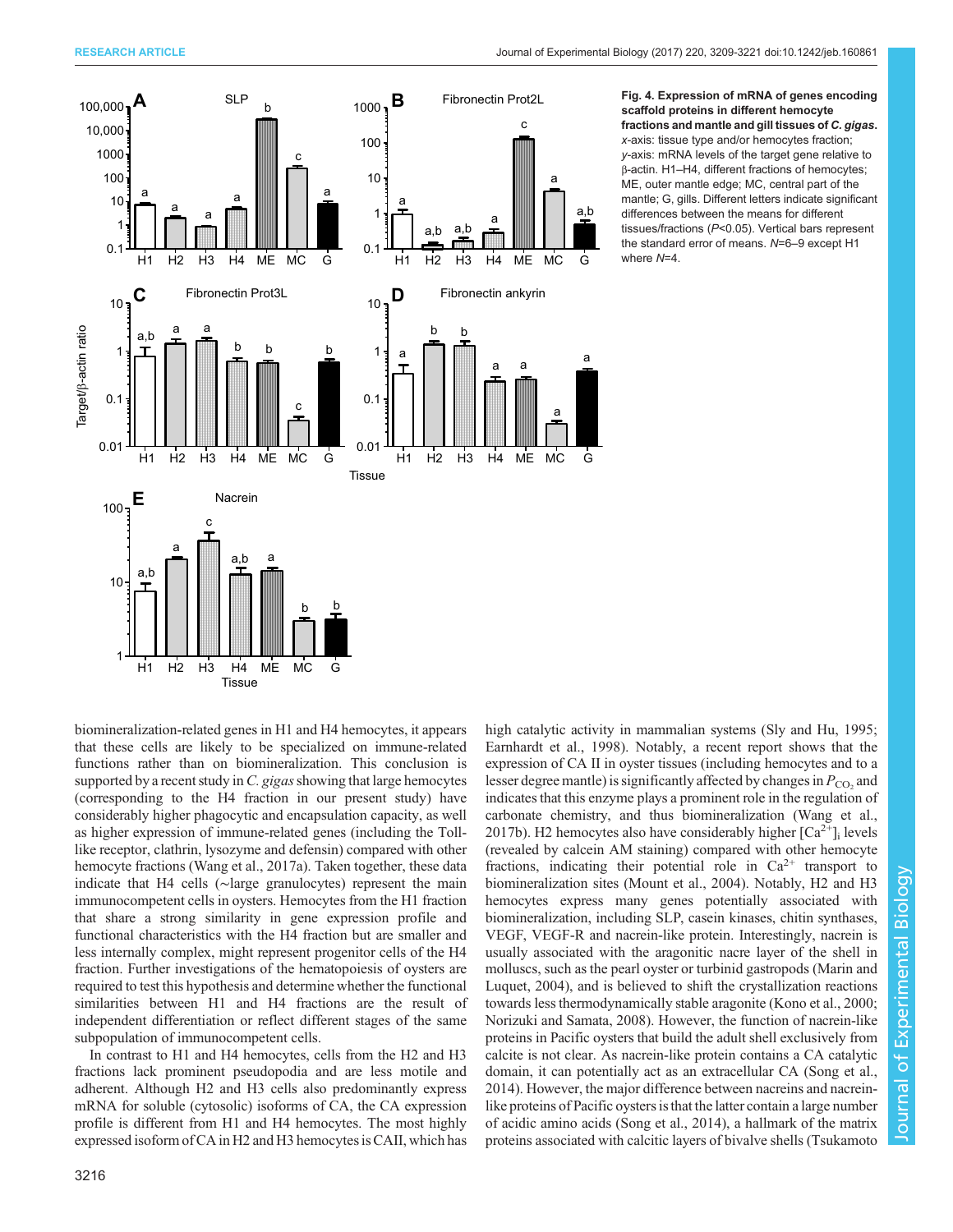<span id="page-8-0"></span>

Fig. 5. Expression of mRNA of biomineralization-related genes, VEGF and VEGF receptor in different hemocyte fractions and mantle and gill tissues of C. gigas. x-axis: tissue type and/or hemocytes fraction; y-axis: mRNA levels of the target gene relative to β-actin. H1–H4, different fractions of hemocytes; ME, outer mantle edge; MC, central part of the mantle; G, gills; VEGF, vascular endothelial growth factor. Different letters indicate significant differences between the means for different tissues/fractions (P<0.05). Vertical bars represent the standard error of means. N=6–9 except H1 where N=4.

[et al., 2004](#page-11-0); [Gotliv et al., 2005](#page-11-0); [Marin et al., 2005\)](#page-11-0). It is therefore possible that the nacrein-like proteins are involved in stabilization of amorphous calcium carbonate in hemocytes or modulation of calcite formation in the areas of active shell growth, as has been shown for other acidic mollusc proteins [\(Politi et al., 2007](#page-11-0); [Ndao et al., 2010\)](#page-11-0).

Expression of casein kinase I and II mRNA was higher in H3 hemocytes than in other hemocyte fractions, the mantle or the gills. In vertebrates, casein kinases are involved in phosphorylation of secreted multi-phosphorylated proteins, involved in biomineralization ([Sfeir and Veis, 1996; Veis et al., 1997](#page-11-0); [Sfeir](#page-11-0) [et al., 2014](#page-11-0)). Earlier studies demonstrated the presence of highly phosphorylated proteins in shells [\(Rusenko et al., 1991\)](#page-11-0) and hemocytes [\(Johnstone et al., 2008\)](#page-11-0) of oysters, which may explain the high expression of casein kinases in oyster hemocytes. Notably, proteome of the hemocytes of a pearl oyster *Pinctada fucata* was also enriched for proteins involved in ECM formation and maturation including chitin synthase and tyrosinase; however, in this study the total hemocyte population was investigated without separation into functional or morphological subgroups [\(Li et al., 2016](#page-11-0)). The present study shows that hemocytes from H2 and H3 fractions express high levels of mRNA encoding fibronectins (fibronectin Prot3L and fibronectin-ankyrin), glycoproteins that play a key role in cell–cell interactions, cellular attachment as well as processes such as wound healing ([Lenselink, 2015](#page-11-0)). Close interactions of hemocytes with the mantle-produced ECM and/or the mantle cells have been previously

documented in oysters undergoing shell repair [\(Li et al., 2016](#page-11-0)) or during the formation of the shell on artificial metallic implants [\(Johnstone et al., 2015](#page-11-0)). Our present observation of high expression of fibronectin-like proteins in hemocytes provides a potential molecular mechanism for these interactions. Taken together, these traits characterize H2 and H3 hemocytes as the likely players in biomineralization processes. Interestingly, high expression of nacrein-like protein and casein kinases in oyster hemocytes challenges the view that the shell proteins are exclusively produced by the mantle ([Addadi et al., 2006;](#page-10-0) [Jackson et al., 2006](#page-11-0); [Furuhashi et al., 2009](#page-10-0); [Clark et al., 2010](#page-10-0)) and indicates that in addition to mineral transport ([Mount et al., 2004](#page-11-0); [Johnstone et al.,](#page-11-0) [2015; Li et al., 2016\)](#page-11-0), hemocytes may contribute to the formation of the shell organic matrix in oysters. This hypothesis is also supported by a recent transcriptomic study of C. gigas showing mRNA expression of several shell proteins in hemocytes ([Wang et al., 2013\)](#page-11-0).

Ionoregulatory pathways, including  $H^+$ ,  $Ca^{2+}$  and Na<sup>+</sup> transport, were highly represented in the transcriptome of all hemocyte fractions of C. gigas. mRNA expression levels of the plasma membrane  $Ca^{2+}$ -ATPase (involved in intracellular  $Ca^{2+}$  uptake) and  $Na<sup>+</sup>/H<sup>+</sup>$  antiporters NHE3 and NHX9 (essential for intracellular pH regulation) in hemocytes exceeded those found in the mantle and gill tissues, while V-type  $H^+$ -ATPase and Ca<sup>2+</sup>-ATPase had similarly high expression levels in the hemocytes, OME and gills.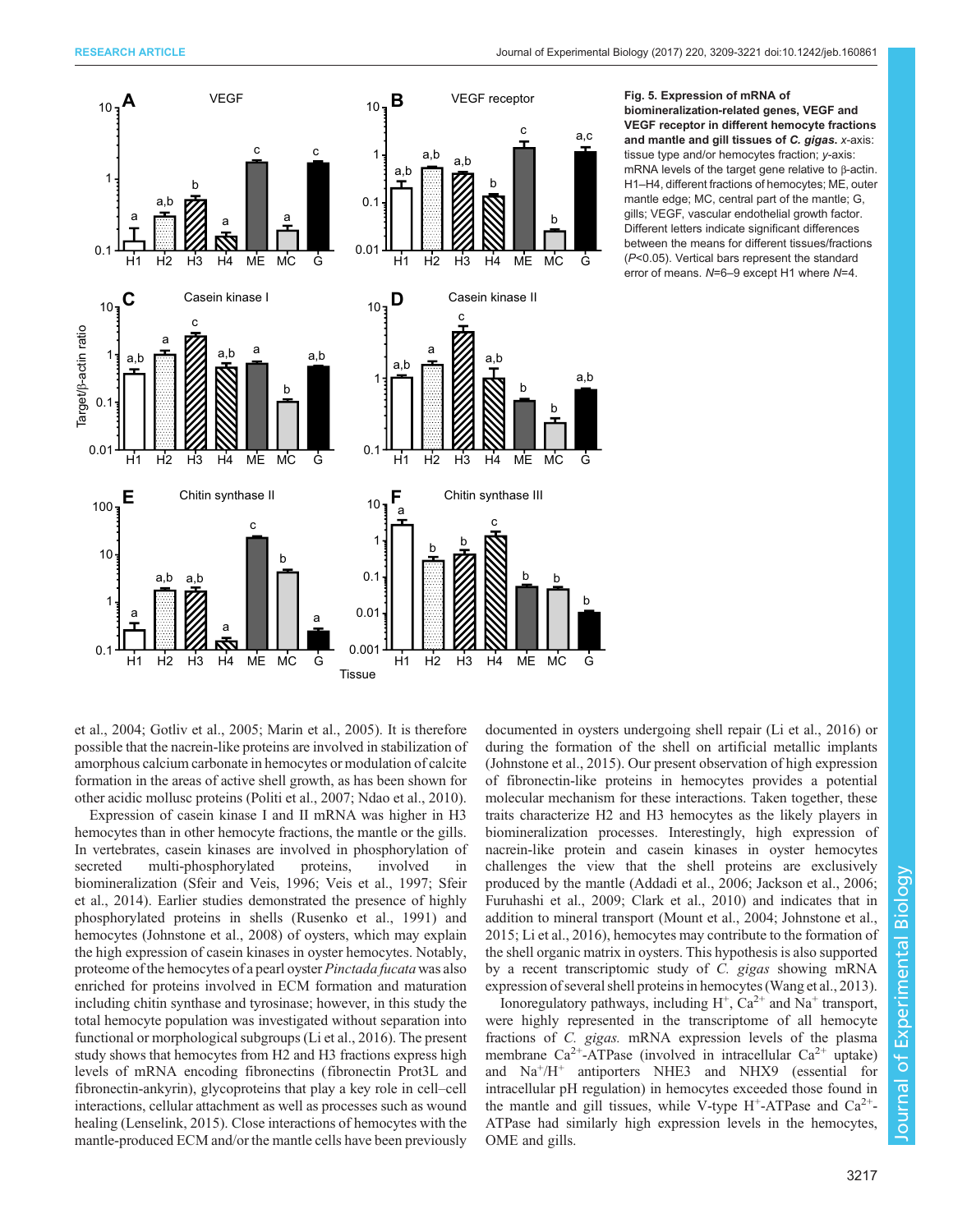<span id="page-9-0"></span>

Fig. 6. Separation of the studied tissues/hemocyte fractions and genetic traits based on the PCA and discriminant analyses. (A) Position of the studied tissue types/hemocyte fractions and the genetic traits in the plane of the two first principal components (PC) based on the PCA. (B) Groupings of individual samples from different tissue types and hemocyte fractions based on discriminant analysis. H1–H4, different fractions of hemocytes; ME, outer mantle edge; MC, central part of the mantle; G, gills; CA, carbonic anhydrase; ChS, chitin synthase; SLP, silk-like protein; VEGF, vascular endothelial growth factor; Fibronectin A, fibronectin ankyrin. The traits most closely associated with the discriminant function included CA II, CA III, CAVII, VEGF, nacrein and chitin synthase III.

All hemocyte subpopulations isolated in this study were capable of phagocytosis. This observation agrees with the earlier findings that different types of oyster hemocytes (granulocytes, hyalinocytes and/or agranulocytes) have phagocytic ability ([Takahashi and Mori,](#page-11-0) [2000](#page-11-0); [Terahara et al., 2006](#page-11-0)), albeit some studies indicate that granulocytes and hyalinocytes may exhibit different phagocytosis rates [\(Goedken and De Guise, 2004; Terahara et al., 2006\)](#page-11-0) as well as different molecular mechanisms of phagocytosis [\(Terahara et al.,](#page-11-0) [2006](#page-11-0)). Overall, our findings indicate similarity and/or functional redundancy between different hemocyte subpopulations with regard to some immune functions and ion regulation.

# Local gene expression patterns in oyster mantle

The OME showed high expression of the biomineralization-related genes, often considerably higher than that in the central mantle or hemocytes. Compared with other tissue types, mRNA encoding for the ECM-related proteins (SLP and chitin synthase II) and cell–cell interactions (VEGF, VEGF-R and fibronectin Prot2L) demonstrated higher levels of expression in the OME (Fig. 6). This observation is in agreement with the current paradigm stating that the mantle edge is primarily responsible for the ECM deposition and regulation of shell formation ([Marin et al., 2008](#page-11-0)). Gene expression profiles of the OME indicate the strong involvement of this part of the mantle in production of ECM proteins. Thus, SLP had the highest expression in OME, with mRNA levels ∼115-fold higher than in the central mantle, and ∼4000- to 34,000-fold higher than in hemocytes. Hydrophobic silk-like proteins, along with chitin, are the major component of the shell protein matrix, which organizes and guides the formation of  $CaCO<sub>3</sub>$  crystals in the molluscan shell [\(Addadi](#page-10-0) [et al., 2006;](#page-10-0) [Joubert et al., 2010\)](#page-11-0). Nacrein mRNA levels were ∼5 fold higher in the OME than in the central mantle and only slightly lower in the OME than in H2 and H3 hemocytes. Chitin synthase II mRNA levels in OME were ∼5-fold higher than in the central mantle, ∼12-fold higher than in the putatively biomineralizing hemocytes (H2 and H3) and ∼90- to 150-fold higher than in nonbiomineralizing tissues (gills or H1 and H4 hemocytes). Elevated expression of ECM proteins (such as shematrins, structural glycoproteins of the shell matrix, and lysine-rich matrix proteins of the KRMP family) were also shown in the OME of a pearl oyster Pinctada fucata [\(Gardner et al., 2011\)](#page-11-0). In the present study, OME of C. gigas also showed high mRNA levels of fibronectin Prot2L, suggesting that this part of the mantle may be responsible for interactions of the shell ECM with biomineralizing hemocytes. Importantly, overexpression of fibronectin Prot2L mRNA is associated with the onset of shell formation during the larval development of C. gigas, indicating an important role of this protein in biomineralization ([Zhang et al., 2012](#page-12-0)).

The OME also expressed high mRNA levels of ionoregulatory genes, including V-type H<sup>+</sup>-ATPase,  $Ca^{2+}$  transporters (including  $Ca^{2+}$ -transporting ATPase type 2C and plasma membrane  $Ca^{2+}$ -ATPase) and  $Na^+/H^+$  antiporters NHE3 and NHX9. mRNA expression levels of these proteins in the OME were similar to those found in the gill, the main ionoregulatory organ of bivalves (albeit lower than in the hemocytes). This suggests that in addition to its role in the synthesis and maturation of the ECM, the OME contributes to the regulation of the ion and acid–base balance of the pallium, including the biomineralization site. Unlike hemocytes that predominantly expressed soluble CA, the major type of CA expressed in the mantle was the transmembrane isoform CA XIV. Levels of CA XIV mRNA in the mantle were ∼30-fold higher than in the gills, and ∼150- to 600-fold higher than in hemocytes. This indicates involvement of the mantle tissue in the maintenance of the acid–base balance in the pallium, as the membrane-bound CAs play a key role in the regulation of the bicarbonate and proton concentrations in extracellular fluids [\(Henry, 1996\)](#page-11-0).

Expression levels of VEGF and VEGF-R mRNA were considerably higher in the OME compared with the central mantle (by ∼9-fold and ∼56-fold for VEGF and VEGF-R, respectively) or hemocytes (by ∼3- to 12-fold and ∼3- to 10-fold for VEGF and VEGF-R, respectively). Notably, gill tissues also had high levels of mRNA expression of VEGF and VEGF-R, similar to those found in the OME. VEGF is a multifunctional protein best known for its role in the regulation of angiogenesis and osteogenesis [\(Dai and Rabie,](#page-10-0) [2007; Duan et al., 2016\)](#page-10-0) in vertebrates; however, it is evolutionarily conserved in different groups of animals, including those that, like molluscs, lack a closed circulatory system [\(Kipryushina et al.,](#page-11-0) [2015\)](#page-11-0). Recent studies suggested that VEGF and its receptor play an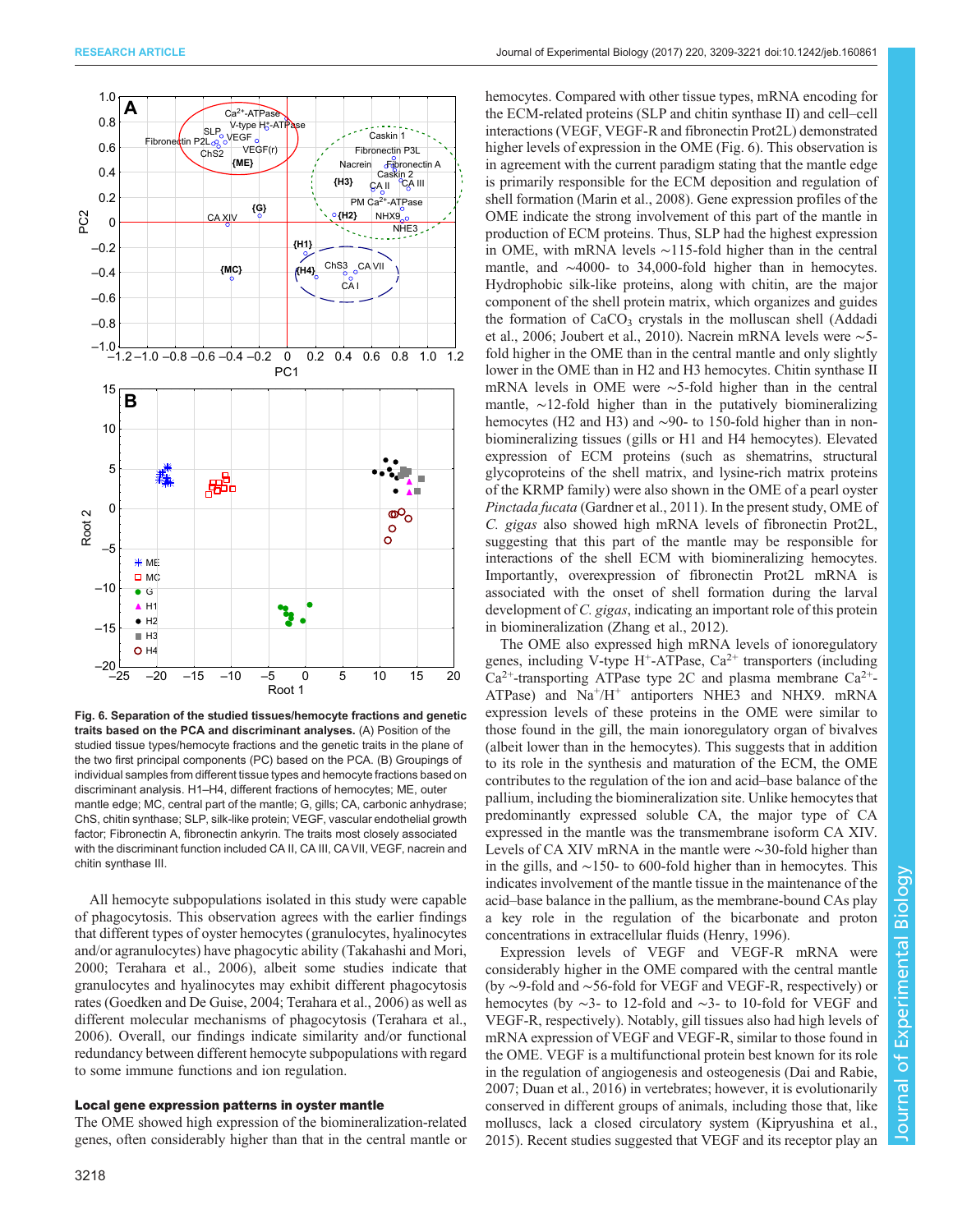<span id="page-10-0"></span>important role of biomineralization in marine invertebrates, such as sea urchins, where VEGF regulates and directs migration of primary mesenchymal cells (PMC) involved in skeletogenesis (Duloquin et al., 2007; Adomako-Ankomah and Ettensohn, 2014) and regulates growth of the calcitic spicules [\(Knapp et al., 2012\)](#page-11-0). VEGF regulates expression of biomineralization-related genes in PMC of sea urchins, whilst inhibition of VEGF suppresses spiculogenesis (Duloquin et al., 2007; [Sun and Ettensohn, 2014\)](#page-11-0). The cell-guiding function of VEGF appears to be conserved in different animals, as shown by the important role of the VEGF homologs in the migration of Drosophila hemocytes [\(Parsons and](#page-11-0) [Foley, 2013\)](#page-11-0) and recruitment of macrophages into the growing mammalian bone [\(Hu and Olsen, 2016](#page-11-0)). Notably, when compared between different fractions of oyster hemocytes, the putative biomineralizing hemocytes (H2 and H3) tend to express higher VEGF and VEGF-R mRNA levels than their non-biomineralizing counterparts (H1 and H4). This, along with the elevated expression of VEGF and VEGF-R mRNA in the OME of C. gigas, points towards the potentially important role of cell-surface receptors and cell–cell interactions between the OME and hemocytes at the biomineralization site.

## Conclusions and perspectives

Our study shows considerable functional specialization (revealed by the gene expression patterns and/or functional characteristics in the cells) between biomineralizing tissues (i.e. hemocytes versus mantle) and within each tissue type (i.e. between different hemocyte fractions or different regions of the mantle). Spatial organization and functional specialization of the different parts of oyster mantle supports the earlier proposed important role of the OME in shell formation including production of the shell protein matrix and interaction with other cells (i.e. hemocytes) involved in biomineralization. Notably, our data indicate that hemocytes may contribute to the formation of the ECM in addition to their proposed role in mineral transport ([Mount et al., 2004; Li et al., 2016\)](#page-11-0), and challenge the current paradigm of the mantle as the sole source of the ECM for shell formation. Variation in the expression patterns of biomineralization-related genes combined with differences in the motility and adhesion between different hemocyte fractions demonstrate that different types of hemocytes are predominantly engaged in shell production and/or the immune response. Further studies are needed to determine to what degree the functional specialization of hemocytes reflects cell differentiation, or whether it is flexible depending on the hemocyte age and/or the functional state of the oyster. The mechanisms of cell–cell interactions between hemocytes and the OME (such as those involving fibronectins of VEGF) at the biomineralization front represent another exciting and potentially fruitful field of study. Overall, our findings demonstrate the multifunctional roles of hemocytes and mantle tissues in biomineralization and emphasize complexity of the biological controls over shell formation in bivalves.

#### Acknowledgements

The authors thank Dr David Foureau (Carolina HealthCare System) for the help with the flow cytometry.

#### Competing interests

The authors declare no competing or financial interests.

#### Author contributions

Conceptualization: A.V.I., E.B., I.M.S.; Methodology: A.V.I., H.I.F., E.B., I.M.S.; Formal analysis: A.V.I., H.I.F., H.P., I.M.S.; Investigation: A.V.I., H.I.F.; Data curation: A.V.I., H.I.F., H.P.; Writing - original draft: A.V.I., E.B., I.M.S.; Writing - review & editing: A.V.I., H.I.F., H.P., E.B., I.M.S.; Visualization: H.I.F., I.M.S.; Supervision: I.M.S.; Project administration: I.M.S.; Funding acquisition: E.B., I.M.S.

#### Funding

This work was supported by the US National Science Foundation (awards IOS-1557870 and IOS-1557551 to I.M.S. and E.B.).

## Supplementary information

Supplementary information available online at <http://jeb.biologists.org/lookup/doi/10.1242/jeb.160861.supplemental>

#### **References**

- [Addadi, L., Joester, D., Nudelman, F. and Weiner, S.](http://dx.doi.org/10.1002/chem.200500980) (2006). Mollusk shell [formation: a source of new concepts for understanding biomineralization](http://dx.doi.org/10.1002/chem.200500980) processes. [Chem. Eur. J.](http://dx.doi.org/10.1002/chem.200500980) 12, 980-987.
- [Adomako-Ankomah, A. and Ettensohn, C. A.](http://dx.doi.org/10.1002/dvg.22746) (2014). Growth factors and early [mesoderm morphogenesis: insights from the sea urchin embryo.](http://dx.doi.org/10.1002/dvg.22746) Genesis 52, [158-172.](http://dx.doi.org/10.1002/dvg.22746)
- [Akiva, A., Malkinson, G., Masic, A., Kerschnitzki, M., Bennet, M., Fratzl, P.,](http://dx.doi.org/10.1016/j.bone.2015.02.020) [Addadi, L., Weiner, S. and Yaniv, K.](http://dx.doi.org/10.1016/j.bone.2015.02.020) (2015). On the pathway of mineral [deposition in larval zebrafish caudal fin bone.](http://dx.doi.org/10.1016/j.bone.2015.02.020) Bone 75, 192-200.
- [Albeck, S., Aizenberg, J., Addadi, L. and Weiner, S.](http://dx.doi.org/10.1021/ja00078a005) (1993). Interactions of [various skeletal intracrystalline components with calcite crystals.](http://dx.doi.org/10.1021/ja00078a005) J. Am. Chem. Soc. 115[, 11691-11697.](http://dx.doi.org/10.1021/ja00078a005)
- [Allam, B., Ashton-Alcox, K. A. and Ford, S. E.](http://dx.doi.org/10.1006/fsim.2001.0389) (2002). Flow cytometric [comparison of haemocytes from three species of bivalve molluscs.](http://dx.doi.org/10.1006/fsim.2001.0389) Fish [Shellfish Immunol.](http://dx.doi.org/10.1006/fsim.2001.0389) 13, 141-158.
- [Beniash, E., Addadi, L. and Weiner, S.](http://dx.doi.org/10.1006/jsbi.1998.4081) (1999). Cellular control over spicule [formation in sea urchin embryos: a structural approach.](http://dx.doi.org/10.1006/jsbi.1998.4081) J. Struct. Biol. 125, 50-62.
- [Beniash, E., Ivanina, A., Lieb, N. S., Kurochkin, I. and Sokolova, I. M.](http://dx.doi.org/10.3354/meps08841) (2010). [Elevated level of carbon dioxide affects metabolism and shell formation in oysters](http://dx.doi.org/10.3354/meps08841) [Crassostrea virginica](http://dx.doi.org/10.3354/meps08841) (Gmelin). Mar. Ecol. Prog. Ser. 419, 95-108.
- [Boonrungsiman, S., Gentleman, E., Carzaniga, R., Evans, N. D., McComb,](http://dx.doi.org/10.1073/pnas.1208916109) [D. W., Porter, A. E. and Stevens, M. M.](http://dx.doi.org/10.1073/pnas.1208916109) (2012). The role of intracellular calcium [phosphate in osteoblast-mediated bone apatite formation.](http://dx.doi.org/10.1073/pnas.1208916109) Proc. Natl. Acad. Sci. USA 109[, 14170-14175.](http://dx.doi.org/10.1073/pnas.1208916109)
- [Checa, A. G., Esteban-Delgado, F. J. and Rodr](http://dx.doi.org/10.1016/j.jsb.2006.09.005)íguez-Navarro, A. B. (2007). [Crystallographic structure of the foliated calcite of bivalves.](http://dx.doi.org/10.1016/j.jsb.2006.09.005) J. Struct. Biol. 157, [393-402.](http://dx.doi.org/10.1016/j.jsb.2006.09.005)
- Choi, C.-S. and Kim, Y.-W. [\(2000\). A study of the correlation between organic](http://dx.doi.org/10.1016/S0142-9612(99)00120-9) [matrices and nanocomposite materials in oyster shell formation.](http://dx.doi.org/10.1016/S0142-9612(99)00120-9) Biomaterials 21, [213-222.](http://dx.doi.org/10.1016/S0142-9612(99)00120-9)
- [Clark, M. S., Thorne, M. A. S., Vieira, F. A., Cardoso, J. C. R., Power, D. M. and](http://dx.doi.org/10.1186/1471-2164-11-362) Peck, L. S. [\(2010\). Insights into shell deposition in the Antarctic bivalve Laternula](http://dx.doi.org/10.1186/1471-2164-11-362) [elliptica: gene discovery in the mantle transcriptome using 454 pyrosequencing.](http://dx.doi.org/10.1186/1471-2164-11-362) [BMC Genomics](http://dx.doi.org/10.1186/1471-2164-11-362) 11, 362.
- Crenshaw, M. A. [\(1972\). The inorganic composition of molluscan extrapallial fluid.](http://dx.doi.org/10.2307/1540180) Biol. Bull. 143[, 506-512.](http://dx.doi.org/10.2307/1540180)
- Dai, J. and Rabie, A. B. M. [\(2007\). VEGF: an essential mediator of both](http://dx.doi.org/10.1177/154405910708601006) [angiogenesis and endochondral ossification.](http://dx.doi.org/10.1177/154405910708601006) J. Dent. Res. 86, 937-950.
- [Dauphin, Y., Ball, A. D., Castillo-Michel, H., Chevallard, C., Cuif, J.-P., Farre, B.,](http://dx.doi.org/10.1016/j.micron.2012.09.002) Pouvreau, S. and Salomé, M. (2013). In situ [distribution and characterization of](http://dx.doi.org/10.1016/j.micron.2012.09.002) [the organic content of the oyster shell](http://dx.doi.org/10.1016/j.micron.2012.09.002) Crassostrea gigas (Mollusca, Bivalvia). Micron **44**[, 373-383.](http://dx.doi.org/10.1016/j.micron.2012.09.002)
- Dickinson, G. H., Ivanina, A. V., Matoo, O. B., Pörtner, H. O., Lannig, G., Bock, C., Beniash, E. and Sokolova, I. M. [\(2012\). Interactive effects of salinity and](http://dx.doi.org/10.1242/jeb.061481) elevated  $CO<sub>2</sub>$  [levels on juvenile eastern oysters,](http://dx.doi.org/10.1242/jeb.061481) Crassostrea virginica. J. Exp. Biol. 215[, 29-43.](http://dx.doi.org/10.1242/jeb.061481)
- [Dickinson, G. H., Matoo, O. B., Tourek, R. T., Sokolova, I. M. and Beniash, E.](http://dx.doi.org/10.1242/jeb.082909) (2013). Environmental salinity modulates the effects of elevated  $CO<sub>2</sub>$  [levels on](http://dx.doi.org/10.1242/jeb.082909) [juvenile hard-shell clams,](http://dx.doi.org/10.1242/jeb.082909) Mercenaria mercenaria. J. Exp. Biol. 216, 2607-2618.
- [Duan, X., Bradbury, S. R., Olsen, B. R. and Berendsen, A. D.](http://dx.doi.org/10.1016/j.matbio.2016.02.005) (2016). VEGF [stimulates intramembranous bone formation during craniofacial skeletal](http://dx.doi.org/10.1016/j.matbio.2016.02.005) [development.](http://dx.doi.org/10.1016/j.matbio.2016.02.005) Matrix Biol. 52-54, 127-140.
- [Duloquin, L., Lhomond, G. and Gache, C.](http://dx.doi.org/10.1242/dev.005108) (2007). Localized VEGF signaling from [ectoderm to mesenchyme cells controls morphogenesis of the sea urchin embryo](http://dx.doi.org/10.1242/dev.005108) skeleton. [Development](http://dx.doi.org/10.1242/dev.005108) 134, 2293-2302.
- [Earnhardt, J. N., Qian, M., Tu, C., Lakkis, M. M., Bergenhem, N. C. H., Laipis,](http://dx.doi.org/10.1021/bi980046t) [P. J., Tashian, R. E. and Silverman, D. N.](http://dx.doi.org/10.1021/bi980046t) (1998). The catalytic properties of [murine carbonic anhydrase VII.](http://dx.doi.org/10.1021/bi980046t) Biochemistry 37, 10837-10845.
- [Falini, G., Albeck, S., Weiner, S. and Addadi, L.](http://dx.doi.org/10.1126/science.271.5245.67) (1996). Control of aragonite or [calcite polymorphism by mollusk shell macromolecules.](http://dx.doi.org/10.1126/science.271.5245.67) Science 271, 67-69.
- Fisher, W. S. (2004). Relationship of amebocytes and terrestrial elements to adult shell deposition in eastern oysters. J. Shellfish Res. 23, 353-367.
- Foley, D. A. and Cheng, T. C. [\(1977\). Degranulation and other changes of](http://dx.doi.org/10.1016/S0022-2011(77)80037-2) [molluscan granulocytes associated with phagocytosis.](http://dx.doi.org/10.1016/S0022-2011(77)80037-2) J. Invertebr. Pathol. 29, [321-325.](http://dx.doi.org/10.1016/S0022-2011(77)80037-2)
- [Furuhashi, T., Schwarzinger, C., Miksik, I., Smrz, M. and Beran, A.](http://dx.doi.org/10.1016/j.cbpb.2009.07.011) (2009). [Molluscan shell evolution with review of shell calcification hypothesis.](http://dx.doi.org/10.1016/j.cbpb.2009.07.011) Comp. [Biochem. Physiol. B Biochem. Mol. Biol.](http://dx.doi.org/10.1016/j.cbpb.2009.07.011) 154, 351-371.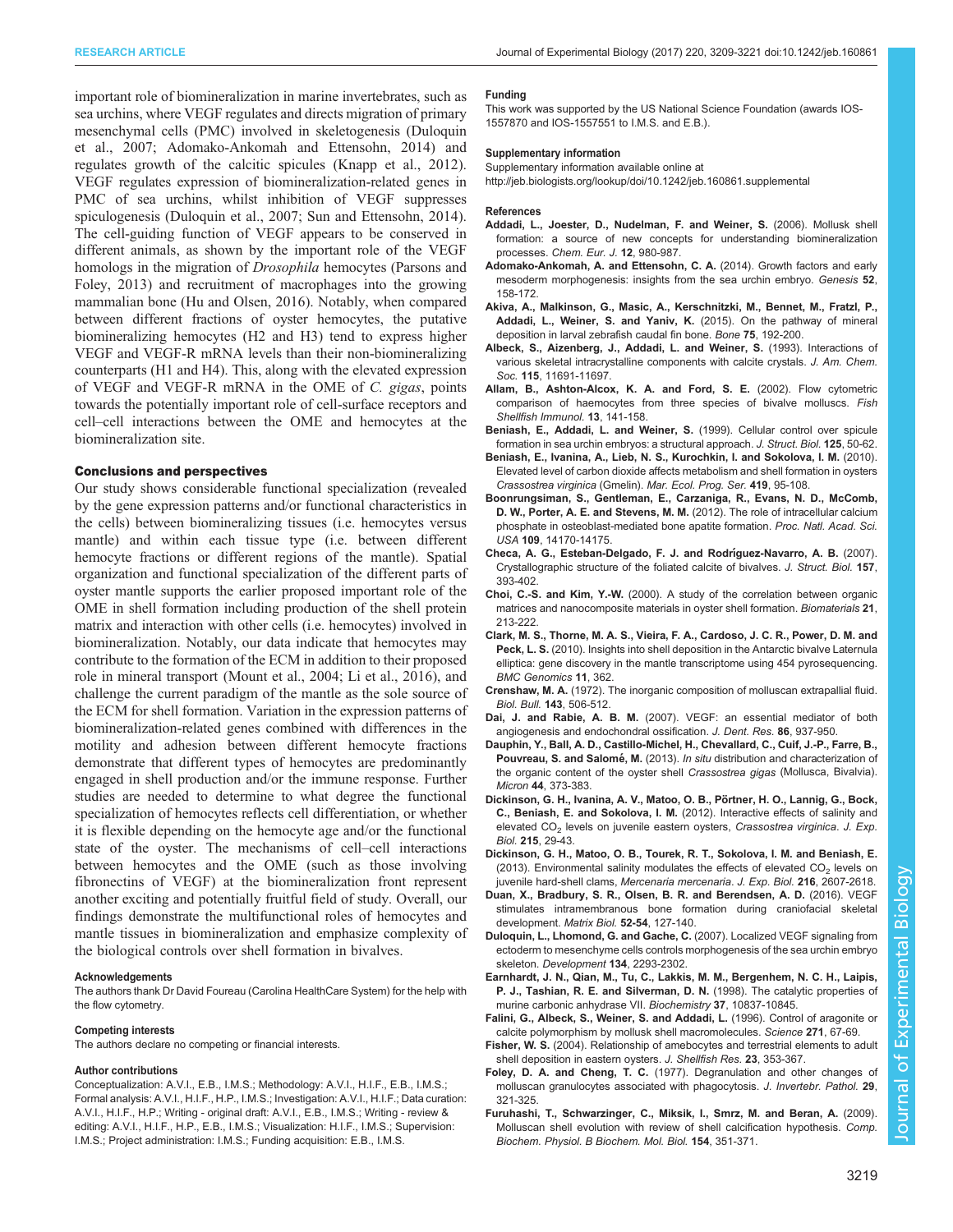- <span id="page-11-0"></span>[Gardner, L. D., Mills, D., Wiegand, A., Leavesley, D. and Elizur, A.](http://dx.doi.org/10.1186/1471-2164-12-455) (2011). Spatial [analysis of biomineralization associated gene expression from the mantle organ of](http://dx.doi.org/10.1186/1471-2164-12-455) the pearl oyster [Pinctada maxima](http://dx.doi.org/10.1186/1471-2164-12-455). BMC Genomics 12, 455.
- Goedken, M. and De Guise, S. [\(2004\). Flow cytometry as a tool to quantify oyster](http://dx.doi.org/10.1016/j.fsi.2003.09.009) defence mechanisms. [Fish Shellfish Immunol.](http://dx.doi.org/10.1016/j.fsi.2003.09.009) 16, 539-552.
- [Gotliv, B.-A., Kessler, N., Sumerel, J. L., Morse, D. E., Tuross, N., Addadi, L.](http://dx.doi.org/10.1002/cbic.200400221) and Weiner, S. [\(2005\). Asprich: a novel aspartic acid-rich protein family](http://dx.doi.org/10.1002/cbic.200400221) [from the prismatic shell matrix of the bivalve](http://dx.doi.org/10.1002/cbic.200400221) Atrina rigida. Chembiochem 6, [304-314.](http://dx.doi.org/10.1002/cbic.200400221)
- Gutié[rrez, J. L., Jones, C. G., Strayer, D. L. and Iribarne, O. O.](http://dx.doi.org/10.1034/j.1600-0706.2003.12322.x) (2003). Mollusks [as ecosystem engineers: the role of shell production in aquatic habitats.](http://dx.doi.org/10.1034/j.1600-0706.2003.12322.x) Oikos 101[, 79-90.](http://dx.doi.org/10.1034/j.1600-0706.2003.12322.x)

[Haszprunar, G. and Wanninger, A.](http://dx.doi.org/10.1016/j.cub.2012.05.039) (2012). Molluscs. Curr. Biol. 22, R510-R514.

- [Hegaret, H., Wikfors, G. H. and Soudant, P.](http://dx.doi.org/10.1016/S0022-0981(03)00235-1) (2003). Flow cytometric analysis of [haemocytes from eastern oysters,](http://dx.doi.org/10.1016/S0022-0981(03)00235-1) Crassostrea virginica, subjected to a sudden [temperature elevation: II. Haemocyte functions: aggregation, viability,](http://dx.doi.org/10.1016/S0022-0981(03)00235-1) [phagocytosis, and respiratory burst.](http://dx.doi.org/10.1016/S0022-0981(03)00235-1) J. Exp. Mar. Biol. Ecol. 293, 249-265.
- Henry, R. P. [\(1996\). Multiple roles of carbonic anhydrase in cellular transport and](http://dx.doi.org/10.1146/annurev.ph.58.030196.002515) metabolism. [Annu. Rev. Physiol.](http://dx.doi.org/10.1146/annurev.ph.58.030196.002515) 58, 523.
- Hu, K. and Olsen, B. R. [\(2016\). Osteoblast-derived VEGF regulates osteoblast](http://dx.doi.org/10.1172/JCI82585) [differentiation and bone formation during bone repair.](http://dx.doi.org/10.1172/JCI82585) J. Clin. Invest. 126, [509-526.](http://dx.doi.org/10.1172/JCI82585)
- [Jackson, D., McDougall, C., Green, K., Simpson, F., Worheide, G. and](http://dx.doi.org/10.1186/1741-7007-4-40) Degnan, B. [\(2006\). A rapidly evolving secretome builds and patterns a sea shell.](http://dx.doi.org/10.1186/1741-7007-4-40) [BMC Biol.](http://dx.doi.org/10.1186/1741-7007-4-40) 4.
- [Jackson, D. J., McDougall, C., Woodcroft, B., Moase, P., Rose, R. A., Kube, M.,](http://dx.doi.org/10.1093/molbev/msp278) [Reinhardt, R., Rokhsar, D. S., Montagnani, C., Joubert, C. et al.](http://dx.doi.org/10.1093/molbev/msp278) (2010). [Parallel evolution of nacre building gene sets in molluscs.](http://dx.doi.org/10.1093/molbev/msp278) Mol. Biol. Evol. 27, [591-608.](http://dx.doi.org/10.1093/molbev/msp278)
- Jodrey, L. H. [\(1953\). Studies on shell formation. III. Measurement of calcium](http://dx.doi.org/10.2307/1538493) [deposition in shell and calcium turnover in mantle tissue using the mantle-shell](http://dx.doi.org/10.2307/1538493) [preparation and Ca45.](http://dx.doi.org/10.2307/1538493) Biol. Bull. 104, 398-407.
- [Johnstone, M. B., Ellis, S. Mount, A. S.](http://dx.doi.org/10.1002/jez.b.21206) (2008). Visualization of shell matrix [proteins in hemocytes and tissues of the Eastern oyster,](http://dx.doi.org/10.1002/jez.b.21206) Crassostrea virginica. [J. Exp. Zool. B Mol. Dev. Evol.](http://dx.doi.org/10.1002/jez.b.21206) 310B, 227-239.
- [Johnstone, M. B., Gohad, N. V., Falwell, E. P., Hansen, D. C., Hansen, K. M. and](http://dx.doi.org/10.1016/j.jembe.2014.10.014) Mount, A. S. [\(2015\). Cellular orchestrated biomineralization of crystalline](http://dx.doi.org/10.1016/j.jembe.2014.10.014) [composites on implant surfaces by the eastern oyster,](http://dx.doi.org/10.1016/j.jembe.2014.10.014) Crassostrea virginica (Gmelin, 1791). [J. Exp. Mar. Biol. Ecol.](http://dx.doi.org/10.1016/j.jembe.2014.10.014) 463, 8-16.
- Joubert, C., Piquemal, D., Marie, B., Manchon, L., Pierrat, F., Zanella-Cléon, I., [Cochennec-Laureau, N., Gueguen, Y. and Montagnani, C.](http://dx.doi.org/10.1186/1471-2164-11-613) (2010). [Transcriptome and proteome analysis of](http://dx.doi.org/10.1186/1471-2164-11-613) Pinctada margaritifera calcifying [mantle and shell: focus on biomineralization.](http://dx.doi.org/10.1186/1471-2164-11-613) BMC Genomics 11, 613.
- [Kamat, S., Su, X., Ballarini, R. and Heuer, A. H.](http://dx.doi.org/10.1038/35016535) (2000). Structural basis for the [fracture toughness of the shell of the conch](http://dx.doi.org/10.1038/35016535) Strombus gigas. Nature 405, [1036-1040.](http://dx.doi.org/10.1038/35016535)
- Kennedy, V. S., Newell, R. I. E. and Eble, A. F. (ed.). (1996). The Eastern Oyster Crassostrea virginica. College Park, Maryland: A Maryland Sea Grant Book.
- [Kipryushina, Y. O., Yakovlev, K. V. and Odintsova, N. A.](http://dx.doi.org/10.1016/j.cytogfr.2015.04.001) (2015). Vascular [endothelial growth factors: a comparison between invertebrates and vertebrates.](http://dx.doi.org/10.1016/j.cytogfr.2015.04.001) [Cytokine Growth Factor. Rev.](http://dx.doi.org/10.1016/j.cytogfr.2015.04.001) 26, 687-695.
- [Knapp, R. T., Wu, C.-H., Mobilia, K. C. and Joester, D.](http://dx.doi.org/10.1021/ja309024b) (2012). Recombinant sea [urchin vascular endothelial growth factor directs single-crystal growth and](http://dx.doi.org/10.1021/ja309024b) branching in vitro. [J. Am. Chem. Soc.](http://dx.doi.org/10.1021/ja309024b) 134, 17908-17911.
- [Kocot, K. M., Aguilera, F., McDougall, C., Jackson, D. J. and Degnan, B. M.](http://dx.doi.org/10.1186/s12983-016-0155-z) [\(2016\). Sea shell diversity and rapidly evolving secretomes: insights into the](http://dx.doi.org/10.1186/s12983-016-0155-z) [evolution of biomineralization.](http://dx.doi.org/10.1186/s12983-016-0155-z) Front. Zool. 13, 23.
- [Kono, M., Hayashi, N. and Samata, T.](http://dx.doi.org/10.1006/bbrc.2000.2274) (2000). Molecular mechanism of the nacreous layer formation in Pinctada maxima. [Biochem. Biophys. Res. Commun.](http://dx.doi.org/10.1006/bbrc.2000.2274) 269[, 213-218.](http://dx.doi.org/10.1006/bbrc.2000.2274)
- Lee, S. W., Kim, G. H. and Choi, C. S. [\(2008\). Characteristic crystal orientation of](http://dx.doi.org/10.1016/j.msec.2007.01.001) folia in oyster shell, Crassostrea gigas. [Mater. Sci. Eng. C Biomim. Supramol.](http://dx.doi.org/10.1016/j.msec.2007.01.001) Syst. 28[, 258-263.](http://dx.doi.org/10.1016/j.msec.2007.01.001)
- Lenselink, E. A. [\(2015\). Role of fibronectin in normal wound healing.](http://dx.doi.org/10.1111/iwj.12109) Int. Wound J. 12[, 313-316.](http://dx.doi.org/10.1111/iwj.12109)
- [Li, S., Liu, C., Huang, J., Liu, Y., Zhang, S., Zheng, G., Xie, L. and Zhang, R.](http://dx.doi.org/10.1038/srep18943) [\(2016\). Transcriptome and biomineralization responses of the pearl oyster](http://dx.doi.org/10.1038/srep18943) Pinctada fucata to elevated  $CO<sub>2</sub>$  [and temperature.](http://dx.doi.org/10.1038/srep18943) Sci. Rep. 6, 18943.
- Lowe, D. M. and Pipe, R. K. [\(1994\). Contaminant induced lysosomal membrane](http://dx.doi.org/10.1016/0166-445X(94)00045-X) [damage in marine mussel digestive cells: an](http://dx.doi.org/10.1016/0166-445X(94)00045-X) in vitro study. Aquat. Toxicol. 30, [357-365.](http://dx.doi.org/10.1016/0166-445X(94)00045-X)
- [Mahamid, J., Sharir, A., Gur, D., Zelzer, E., Addadi, L. and Weiner, S.](http://dx.doi.org/10.1016/j.jsb.2011.03.014) (2011). [Bone mineralization proceeds through intracellular calcium phosphate loaded](http://dx.doi.org/10.1016/j.jsb.2011.03.014) [vesicles: a cryo-electron microscopy study.](http://dx.doi.org/10.1016/j.jsb.2011.03.014) J. Struct. Biol. 174, 527-535.
- [Marie, B., Joubert, C., Tayale, A., Zanella-Cleon, I., Belliard, C., Piquemal, D.,](http://dx.doi.org/10.1073/pnas.1210552109) [Cochennec-Laureau, N., Marin, F., Gueguen, Y. and Montagnani, C.](http://dx.doi.org/10.1073/pnas.1210552109) (2012). [Different secretory repertoires control the biomineralization processes of prism](http://dx.doi.org/10.1073/pnas.1210552109) [and nacre deposition of the pearl oyster shell.](http://dx.doi.org/10.1073/pnas.1210552109) Proc. Natl. Acad. Sci. USA 109, [20986-20991.](http://dx.doi.org/10.1073/pnas.1210552109)

Marin, F. and Luquet, G. [\(2004\). Molluscan shell proteins.](http://dx.doi.org/10.1016/j.crpv.2004.07.009) Comptes Rendus Palevol 3[, 469-492.](http://dx.doi.org/10.1016/j.crpv.2004.07.009)

- [Marin, F., Amons, R., Guichard, N., Stigter, M., Hecker, A., Luquet, G., Layrolle,](http://dx.doi.org/10.1074/jbc.M506526200) [P., Alcaraz, G., Riondet, C. and Westbroek, P.](http://dx.doi.org/10.1074/jbc.M506526200) (2005). Caspartin and calprismin, [two proteins of the shell calcitic prisms of the Mediterranean fan mussel](http://dx.doi.org/10.1074/jbc.M506526200) Pinna nobilis. J. Biol. Chem. 280[, 33895-33908.](http://dx.doi.org/10.1074/jbc.M506526200)
- Marin, F., Luquet, G., Marie, B. and Medakovic, D. (2008). Molluscan shell proteins: primary structure, origin, and evolution. In Current Topics in Developmental Biology, Vol. 80 (ed. G. P. Schatten), pp. 209-276. New York: Academic Press.
- Mayer, G. and Sarikaya, M. [\(2002\). Rigid biological composite materials: structural](http://dx.doi.org/10.1007/BF02412144) [examples for biomimetic design.](http://dx.doi.org/10.1007/BF02412144) Exp. Mech. 42, 395-403.
- [Mount, A. S., Wheeler, A. P., Paradkar, R. P. and Snider, D.](http://dx.doi.org/10.1126/science.1090506) (2004). Hemocyte[mediated shell mineralization in the eastern oyster.](http://dx.doi.org/10.1126/science.1090506) Science 304, 297-300.
- [Ndao, M., Keene, E., Amos, F. F., Rewari, G., Ponce, C. B., Estroff, L. and Evans,](http://dx.doi.org/10.1021/bm100738r) J. S. [\(2010\). Intrinsically disordered mollusk shell prismatic protein that modulates](http://dx.doi.org/10.1021/bm100738r) [calcium carbonate crystal growth.](http://dx.doi.org/10.1021/bm100738r) Biomacromolecules 11, 2539-2544.
- Norizuki, M. and Samata, T. [\(2008\). Distribution and function of the nacrein-related](http://dx.doi.org/10.1007/s10126-007-9061-x) [proteins inferred from structural analysis.](http://dx.doi.org/10.1007/s10126-007-9061-x) Mar. Biotechnol. 10, 234-241.
- [Nudelman, F., Gotliv, B. A., Addadi, L. and Weiner, S.](http://dx.doi.org/10.1016/j.jsb.2005.09.009) (2006). Mollusk shell [formation: mapping the distribution of organic matrix components underlying a](http://dx.doi.org/10.1016/j.jsb.2005.09.009) [single aragonitic tablet in nacre.](http://dx.doi.org/10.1016/j.jsb.2005.09.009) J. Struct. Biol. 153, 176-187.
- [Parsons, B. and Foley, E.](http://dx.doi.org/10.1074/jbc.M113.483818) (2013). The Drosophila PDGF and VEGF-receptor [related \(Pvr\) ligands Pvf2 and Pvf3 control hemocyte viability and invasive](http://dx.doi.org/10.1074/jbc.M113.483818) migration. J. Biol. Chem. 288[, 20173-20183.](http://dx.doi.org/10.1074/jbc.M113.483818)
- Pfaffl, M. W. [\(2001\). A new mathematical model for relative quantification in real-time](http://dx.doi.org/10.1093/nar/29.9.e45) RT-PCR. [Nucleic Acids Res.](http://dx.doi.org/10.1093/nar/29.9.e45) 29, 2002-2007.
- [Politi, Y., Mahamid, J., Goldberg, H., Weiner, S. and Addadi, L.](http://dx.doi.org/10.1039/b709749b) (2007). Asprich mollusk shell protein: in vitro experiments aimed at elucidating function in  $CaCO<sub>3</sub>$ crystallization. [Crystengcomm](http://dx.doi.org/10.1039/b709749b) 9, 1171-1177.
- [Ries, J. B., Cohen, A. L. and McCorkle, D. C.](http://dx.doi.org/10.1130/G30210A.1) (2009). Marine calcifiers exhibit mixed responses to  $CO_2$ -induced ocean acidification. Geology 37, 1131-1134.
- [Rusenko, K. W., Donachy, J. E. and Wheeler, A. P.](http://dx.doi.org/10.1021/bk-1991-0444.ch008) (1991). Purification and [characterization of a shell matrix phosphoprotein from the American oyster.](http://dx.doi.org/10.1021/bk-1991-0444.ch008) ACS [Symp. Ser.](http://dx.doi.org/10.1021/bk-1991-0444.ch008) 444, 107-124.
- Sfeir, C. and Veis, A. [\(1996\). The membrane associated kinases which](http://dx.doi.org/10.3109/03008209609029194) [phosphorylate bone and dentin extracellular matrix phosphoproteins are](http://dx.doi.org/10.3109/03008209609029194) [isoforms of cytosolic CKII.](http://dx.doi.org/10.3109/03008209609029194) Connect. Tissue Res. 35, 215-222.
- [Sfeir, C., Fang, P.-A., Jayaraman, T., Raman, A., Xiaoyuan, Z. and Beniash, E.](http://dx.doi.org/10.1016/j.actbio.2014.01.007) [\(2014\). Synthesis of bone-like nanocomposites using multiphosphorylated](http://dx.doi.org/10.1016/j.actbio.2014.01.007) peptides. [Acta Biomater.](http://dx.doi.org/10.1016/j.actbio.2014.01.007) 10, 2241-2249.
- Sly, W. S. and Hu, P. Y. [\(1995\). Human carbonic anhydrases and carbonic](http://dx.doi.org/10.1146/annurev.bi.64.070195.002111) [anhydrase deficiencies.](http://dx.doi.org/10.1146/annurev.bi.64.070195.002111) Annu. Rev. Biochem. 64, 375-401.
- Smith, B. L., Schä[ffer, T. E., Viani, M., Thompson, J. B., Frederick, N. A., Kindt,](http://dx.doi.org/10.1038/21607) [J., Belcher, A., Stucky, G. D., Morse, D. E. and Hansma, P. K.](http://dx.doi.org/10.1038/21607) (1999). Molecular [mechanistic origin of the toughness of natural adhesives, fibres and composites.](http://dx.doi.org/10.1038/21607) Nature 399[, 761-763.](http://dx.doi.org/10.1038/21607)
- Sokolova, I. M., Bock, C. and Pörtner, H.-O. (2000). Resistance to freshwater exposure in White Sea Littorina [spp. II: acid-base regulation.](http://dx.doi.org/10.1007/s003600050265) J. Comp. Physiol. B [Biochem. Syst. Environ. Physiol.](http://dx.doi.org/10.1007/s003600050265) 170, 105-115.
- [Song, X., Wang, X., Li, L. and Zhang, G.](http://dx.doi.org/10.1007/s11033-014-3298-z) (2014). Identification two novel nacrein[like proteins involved in the shell formation of the Pacific oyster](http://dx.doi.org/10.1007/s11033-014-3298-z) Crassostrea gigas. [Mol. Biol. Rep.](http://dx.doi.org/10.1007/s11033-014-3298-z) 41, 4273-4278.
- Sun, Z. and Ettensohn, C. A. [\(2014\). Signal-dependent regulation of the sea urchin](http://dx.doi.org/10.1016/j.gep.2014.10.002) [skeletogenic gene regulatory network.](http://dx.doi.org/10.1016/j.gep.2014.10.002) Gene Expr. Patterns 16, 93-103.
- Takahashi, K. G. and Mori, K. (2000). Functional profiles of hemocytes in the biodefense process of the pacific oyster, Crassostrea gigas. Tohoku J. Agric. Res. 51, 15-27.
- [Terahara, K., Takahashi, K. G., Nakamura, A., Osada, M., Yoda, M., Hiroi, T.,](http://dx.doi.org/10.1016/j.dci.2005.09.009) Hirasawa, M. and Mori, K. [\(2006\). Differences in integrin-dependent](http://dx.doi.org/10.1016/j.dci.2005.09.009) [phagocytosis among three hemocyte subpopulations of the Pacific oyster](http://dx.doi.org/10.1016/j.dci.2005.09.009) "Crassostrea gigas". [Dev. Comp. Immunol.](http://dx.doi.org/10.1016/j.dci.2005.09.009) 30, 667-683.
- [Tsukamoto, D., Sarashina, I. and Endo, K.](http://dx.doi.org/10.1016/j.bbrc.2004.06.072) (2004). Structure and expression of an [unusually acidic matrix protein of pearl oyster shells.](http://dx.doi.org/10.1016/j.bbrc.2004.06.072) Biochem. Biophys. Res. Commun. 320[, 1175-1180.](http://dx.doi.org/10.1016/j.bbrc.2004.06.072)
- Veis, A., Sfeir, C. and Wu, C. B. [\(1997\). Phosphorylation of the proteins of the](http://dx.doi.org/10.1177/10454411970080040101) [extracellular matrix of mineralized tissues by casein kinase-like activity.](http://dx.doi.org/10.1177/10454411970080040101) Crit. Rev. [Oral Biol. Med.](http://dx.doi.org/10.1177/10454411970080040101) 8, 360-379.
- [Vidavsky, N., Addadi, S., Mahamid, J., Shimoni, E., Ben-Ezra, D., Shpigel, M.,](http://dx.doi.org/10.1073/pnas.1312833110) Weiner, S. and Addadi, L. [\(2014\). Initial stages of calcium uptake and mineral](http://dx.doi.org/10.1073/pnas.1312833110) [deposition in sea urchin embryos.](http://dx.doi.org/10.1073/pnas.1312833110) Proc. Natl. Acad. Sci. USA 111, 39-44.
- [Vidavsky, N., Masic, A., Schertel, A., Weiner, S. and Addadi, L.](http://dx.doi.org/10.1016/j.jsb.2015.09.017) (2015). Mineral[bearing vesicle transport in sea urchin embryos.](http://dx.doi.org/10.1016/j.jsb.2015.09.017) J. Struct. Biol. 192, 358-365.
- [Wang, X., Li, L., Zhu, Y., Du, Y., Song, X., Chen, Y., Huang, R., Que, H., Fang, X.](http://dx.doi.org/10.1371/journal.pone.0066522) and Zhang, G. [\(2013\). Oyster shell proteins originate from multiple organs and](http://dx.doi.org/10.1371/journal.pone.0066522) [their probable transport pathway to the shell formation front.](http://dx.doi.org/10.1371/journal.pone.0066522) PLoS ONE 8, [e66522.](http://dx.doi.org/10.1371/journal.pone.0066522)
- [Wang, W., Li, M., Wang, L., Chen, H., Liu, Z., Jia, Z., Qiu, L. and Song, L.](http://dx.doi.org/10.1016/j.dci.2016.09.017) (2017a). [The granulocytes are the main immunocompetent hemocytes in](http://dx.doi.org/10.1016/j.dci.2016.09.017) Crassostrea gigas. [Dev. Comp. Immunol.](http://dx.doi.org/10.1016/j.dci.2016.09.017) 67, 221-228.